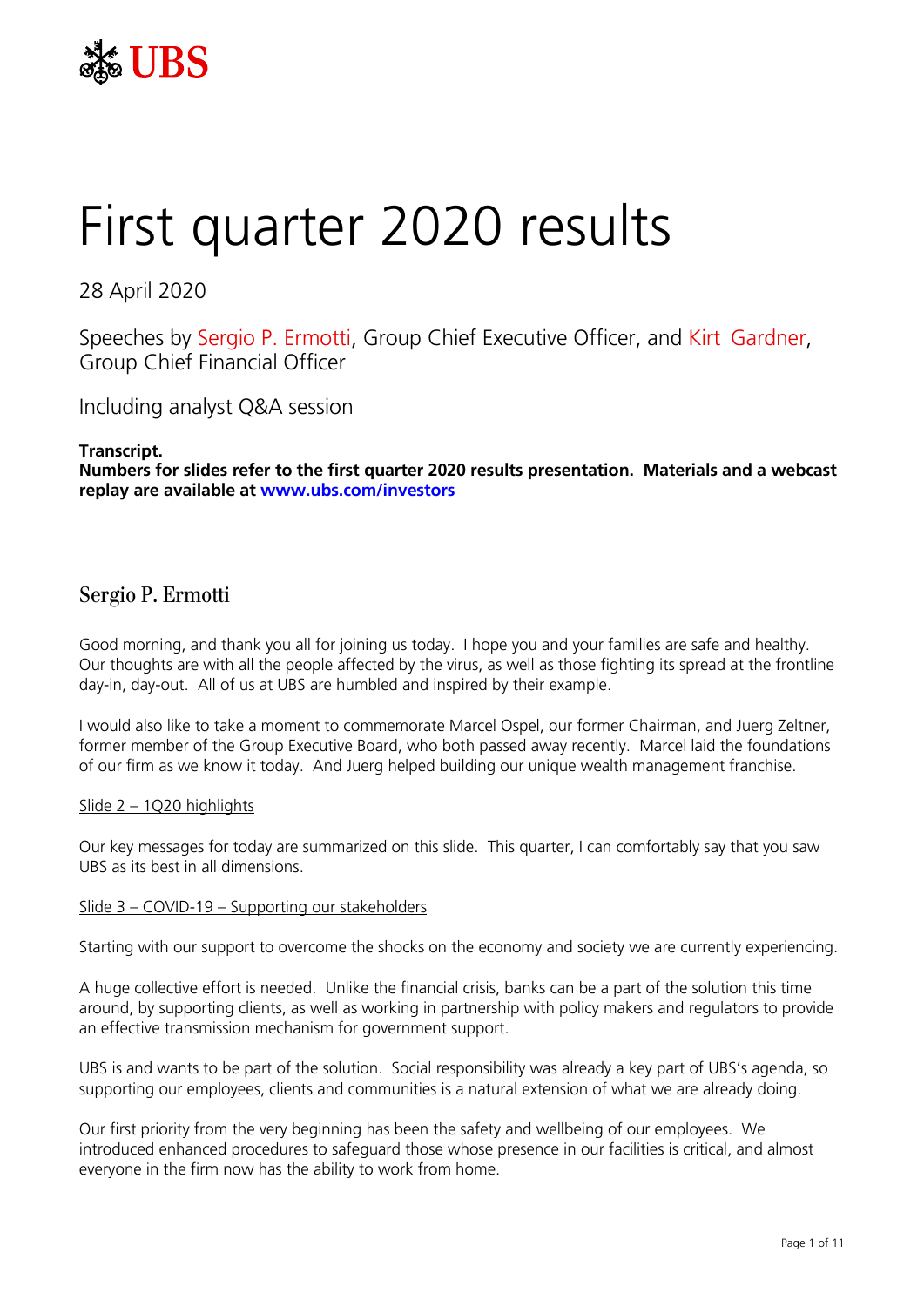We know the current situation is challenging for many of our staff, so we are providing extra support and help to balance work and extended family-care needs.

Across the organization, from our technology and operations teams right through to our client-facing staff, our employees made sure that we continue to deliver for our clients.

We provide them with advice when they need it the most, and more. Thanks to disciplined risk management and resource allocation going into the crisis, we have the capacity to lend and provide liquidity to our clients, big and small. With a 15 billion increase in loans in the quarter, we went well beyond participation in the government relief programs.

From the very beginning we supported and played an active role in shaping the Swiss SME lending program, which I will cover in a minute. We have also been active in the US, where we have nearly a third of our staff. There, we expect to make up to 2 billion available for loans to small businesses under the federal plan.

To help those who are fighting against the virus at the frontlines and for people in need, UBS is contributing 30 million for global aid and local projects in our communities. This amount was funded out of the variable compensation pool.

The Group Executive Board and our employees around the world are donating their time and money to coronavirus-related efforts in their communities, something we actively support in many ways.

Crises like this one show the true character of people and organizations. And I have to say, our employees' response across the entire firm has been remarkable, so I'd like to thank all of my colleagues for their efforts.

### Slide 4 – Strength and resilience

Our operational resilience, strong financial position and successful business model have been and continue to be a great asset, particularly in this environment. They are the result of investments and disciplined execution of our strategy over the years.

We have been consistently investing over 10% of our revenues in technology for years, building a rock-solid infrastructure and client-centric digital capabilities. And today, those investments are really paying off.

Our business continuity plans proved effective as we adapted and responded to the current situation, showing a higher degree of digital agility at scale. It was a remarkable feat. While managing the business efficiently and effectively, we leveraged our investments and early Asia experiences helped us to rapidly scale up flexible working capabilities globally.

Today, 90,000 people can connect from home on UBS's systems. They are able to do that at any point in time and with access to core capabilities they need. This includes our employees and external staff, all part of the UBS ecosystem.

We successfully managed March's high volumes and activity across our trading and client platforms, including peaks of three times the normal levels, which enabled us to gain market share and share of wallet with our clients.

We believe many of the operational changes will be permanent, so learning from today will make us even better tomorrow.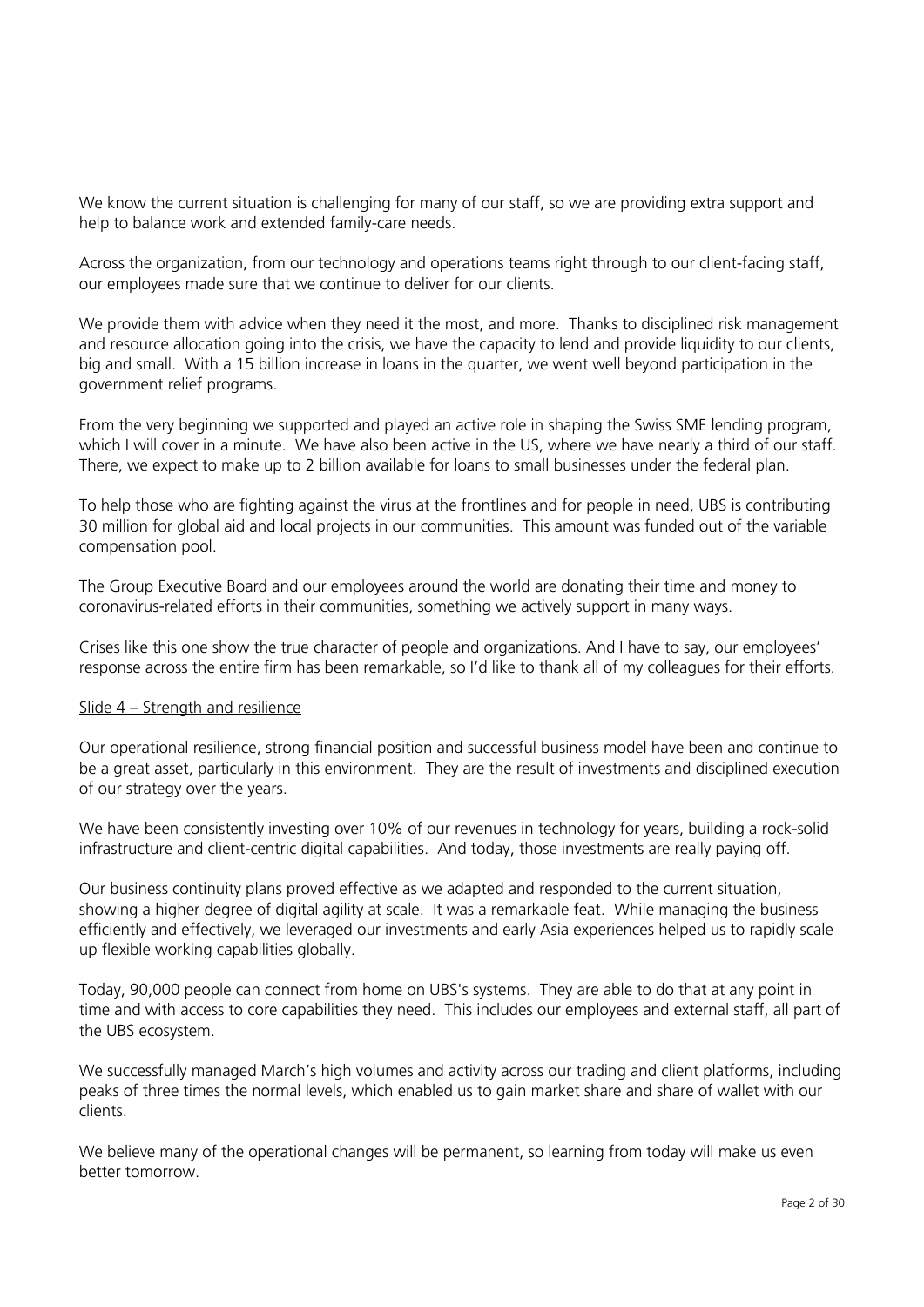This challenging environment has also brought us even closer together. Every day I see examples of even better collaboration being driven by a sense of urgency to help each other and to do the best for clients. Many of us at UBS are finding that being apart can actually bring us closer together.

This operational resilience and strong culture is complemented by our strong financial position and clear strategic direction.

Over the last decade we significantly reduced our risk profile, putting financial strength, asset-gathering businesses and our universal bank at the heart of our strategy. This, complemented by our focused investment bank.

We have been hard at work developing our unique and complementary business portfolio and geographic footprint, leveraging our integrated bank approach.

Our capacity to generate capital, diversified earnings streams and attractive business mix mean we are well equipped to handle adverse conditions.

This makes us attractive for depositors and bondholders seeking stability. We are very mindful of our responsibilities for those on both sides of our balance sheet.

#### Slide 5 – Supporting the Swiss economy

As a Swiss-based Group and the number one bank in Switzerland, we feel a special responsibility to support our home market in weathering the effects of the crisis.

We made sure clients who use UBS for their day-to-day financial needs had uninterrupted access to their funds, as well as our transaction capabilities and advice. Their mobile and online activity increased significantly, with mobile logins up nearly 40% and online onboarding nearly doubling in the quarter. We also kept half of our branches open, maintaining ease of access for our clients, while ensuring the highest health and safety standards.

Our commitment to lending and providing resources went well beyond the government-backed program. We issued one billion in new mortgages to individual clients and provided 2 billion in net new loans to Swiss corporates. These numbers are on top of the more than 2.5 billion we provided to over 21,000 Swiss SMEs under the government-backed program which we swiftly implemented by mobilizing significant resources.

I want to be very clear on two points here. First, UBS will not make any profits from the government-backed loans. If there are any, we will donate them directly to relief efforts. Second, we are not pushing out risks to taxpayers. Around two thirds of the SMEs who applied for loans under the program did not have a credit line with UBS before. And for the remaining third who did, the vast majority are healthy and should have no issue repaying debt.

A good indicator of the strength of our SME clients is that as of last Friday, they had drawn only about a third of the credit lines we provided under the program.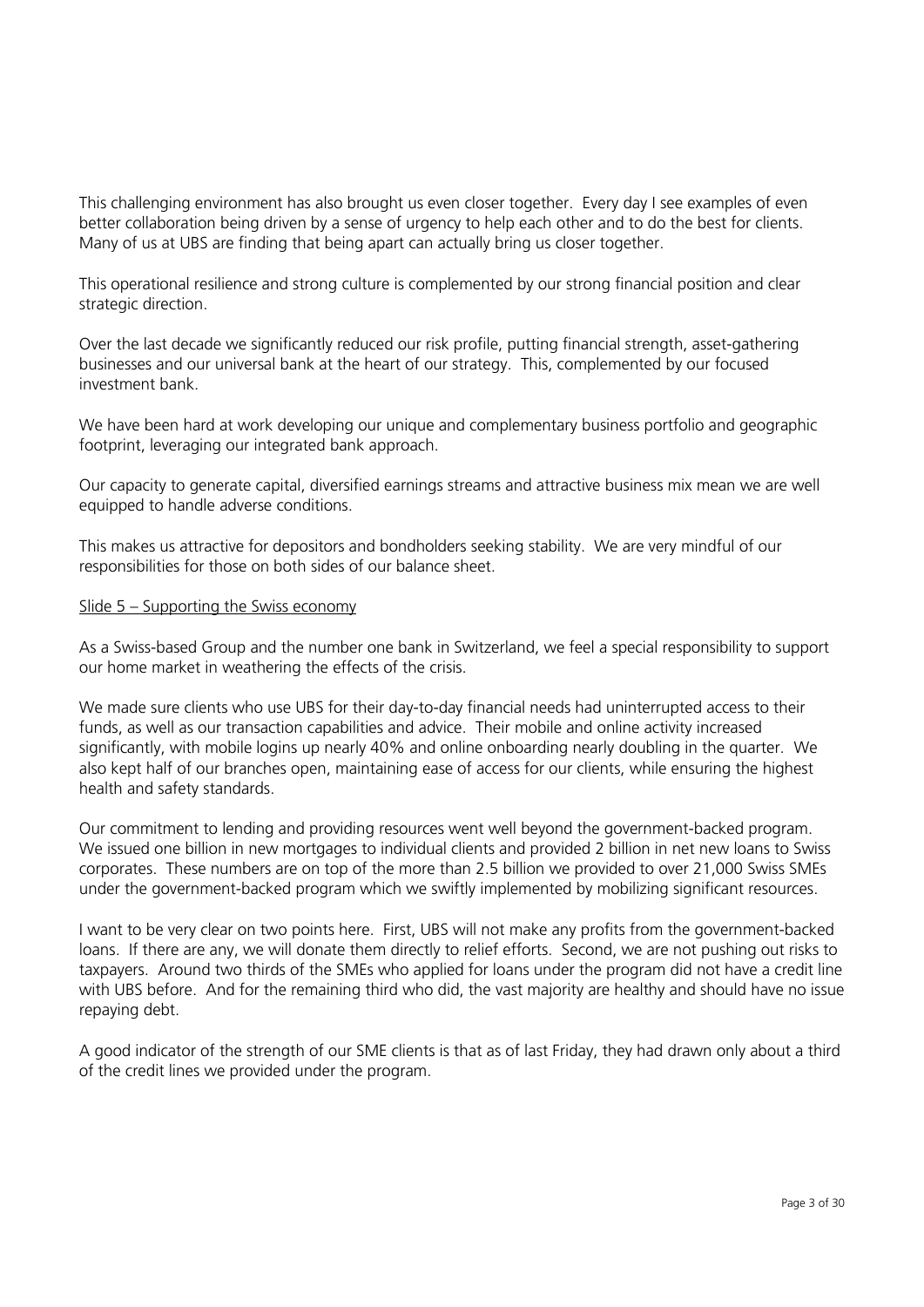# Slide 6 – Helping our clients to navigate challenging markets

As I mentioned, our employees' professionalism and expertise in looking after our clients' needs, offering advice and solutions, made a big difference this quarter. By smartly adapting to conditions and new ways of working, we were able to deepen our relationship with many of our clients.

Our CIO and research teams have played a critical role in delivering timely advice to corporate, institutional and wealth clients. They have issued high-quality, differentiating content at lightning speed across a wide range of digital channels. For example, in March alone, our research teams published over 13,000 reports and organized over 1,500 conference calls, livestreams, webinars and podcasts, and even held a virtual art gallery viewing.

These efforts were highly appreciated by clients and we saw significant increases in their engagement levels. The number of CIO interactions more than doubled in the quarter.

#### Slide 7 – Drop in short-term optimism but investors remain positive long-term

Let me give you a quick flavor for our most recent investor survey, which will be published tomorrow.

Investors remain optimistic over the long term, even if short-term sentiment turned more negative, as you can see here. This is especially clear in the US, where the impact of the crisis on the job market has been most pronounced so far.

We are not seeing signs of investors panicking however, with only 16% of them planning to reduce their investments. More than a third are considering increasing their exposure over the next six months, showing there is great potential for us to advise and interact with clients.

#### Slide 8 – 1Q20 net profit USD 1.6bn, +40%; 17.7% RoCET1

Now moving on to financial results. As I said, this quarter you saw UBS at its best, including our financial performance, and confirming our ability to deliver in a variety of conditions.

Our net profit increased 40% to 1.6 billion and return on CET1 reached 17.7%.

The results were driven by strong performances across our all businesses. And very importantly, these were achieved without the help of special items in revenues, costs or tax. Credit losses and mark-to-market losses are part of banking and we see them as an integral part of our results. In the current environment, the risk of incurring operational and trading losses is high, but our credit losses were limited, reflecting the quality of our lending book, effective hedging and our disciplined risk-return approach over the last decade.

We delivered attractive risk-adjusted returns in January, February, and during the very challenging March.

Client engagement, market conditions and our operational resilience led to high business volumes and a 10% improvement in operating income despite increased credit loss expenses.

Also, we showed effective resource management across the organization.

We remained disciplined on efficiency and effectiveness with costs consistent with our plans leading to a 6% positive operating leverage. The cost/income ratio stood at 72%.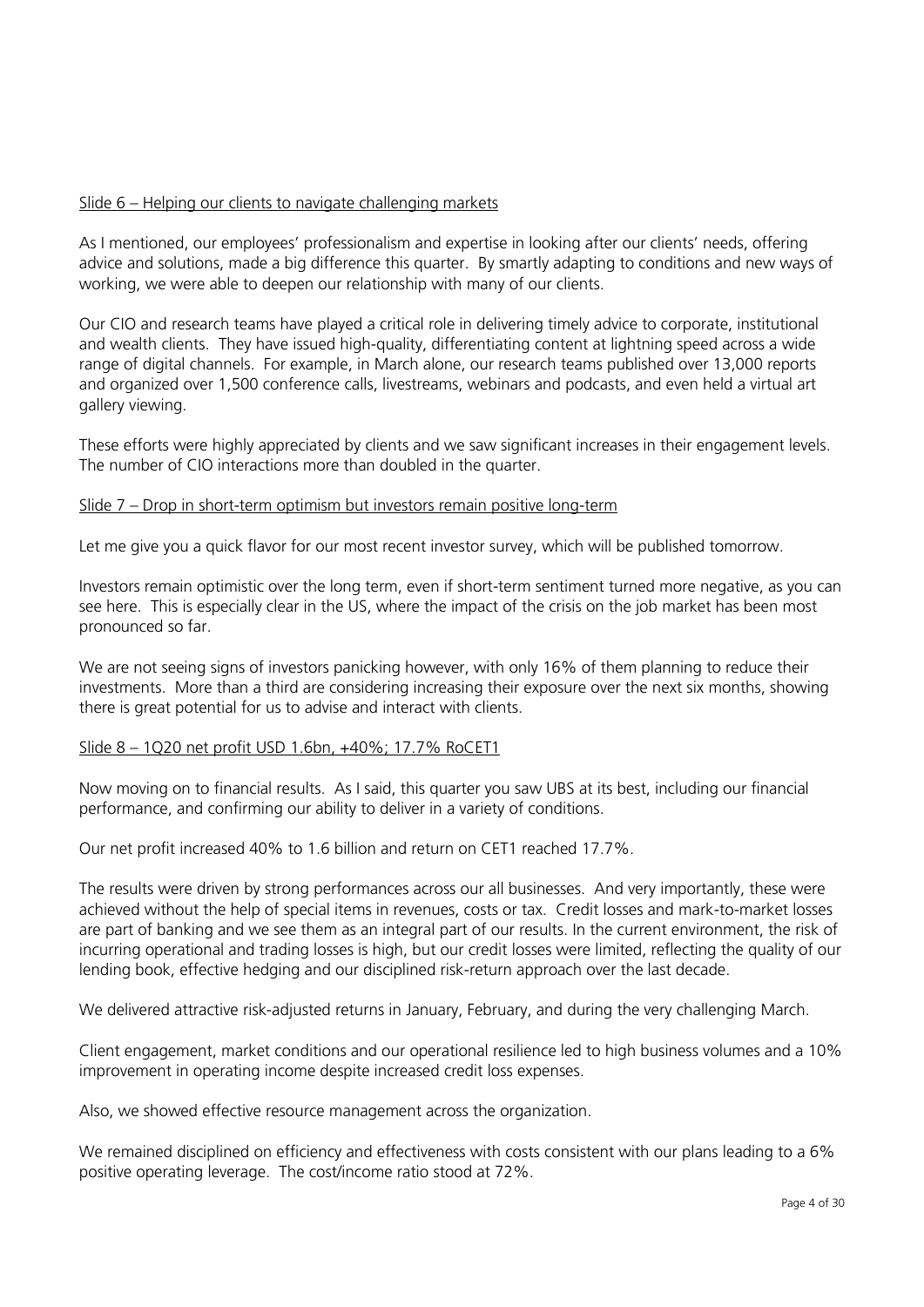We maintained high capital ratios in line with our guidance, again without factoring any benefits from temporary regulatory reliefs.

It goes without saying that temporary regulatory relief measures are welcome to help banks to facilitate credit to the economy.

Many of the rules implemented after the financial crisis are good and we supported them. Others proved to be less effective or counter-productive, which has become clearer over the last couple of months. What our industry needs right now is fixing those issues, not just through temporary relief but by permanent changes that will allow for more planning certainty. We will continue to make constructive suggestions to shape a stronger system.

During Q1, our CET1 capital increased by 1.1 billion, after prudently accruing for a 2020 dividend and repurchasing 350 million worth of shares in the first half of the quarter.

Our strong capital, funding and liquidity position enable us to support our clients and the economy while paying dividends. Of course we are mindful that capital returns are an important part of our equity story. But I'm sure you all understand it is too early to talk about what these may be for this year.

#### Slide 9 – Executing our 2020-2022 priorities

We are executing on the strategic priorities we presented in January as we manage through the crisis.

We are making good progress on our initiatives across the firm to build a more integrated bank, and to deliver the very best of UBS to clients. Let me pick up on Global Wealth Management as an example.

In January, Iqbal and Tom outlined steps to unlock the franchise's full potential and these are being delivered at significant speed.

We have already completed a number of initiatives, such as aligning the Ultra High Net Worth segment with the regions and flattening the organizational structure.

The more integrated and client-oriented setup, faster decision-making, empowerment and reduced complexity are making a difference already.

We are also active in our more long-term collaboration plans. For example, we made good progress on the build-out of our Global Family Office capabilities and onboarding of new clients.

Also, the partnership between Global Wealth Management and Asset Management for our US wealth management clients investing in separately managed accounts led to 9 billion of inflows for Asset Management in the quarter. This has been a resounding success that by far exceeded our plans.

So summing up, I am proud of how well we delivered this quarter, not only for our clients but also for our shareholders.

I will now hand over to Kirt, before some final remarks.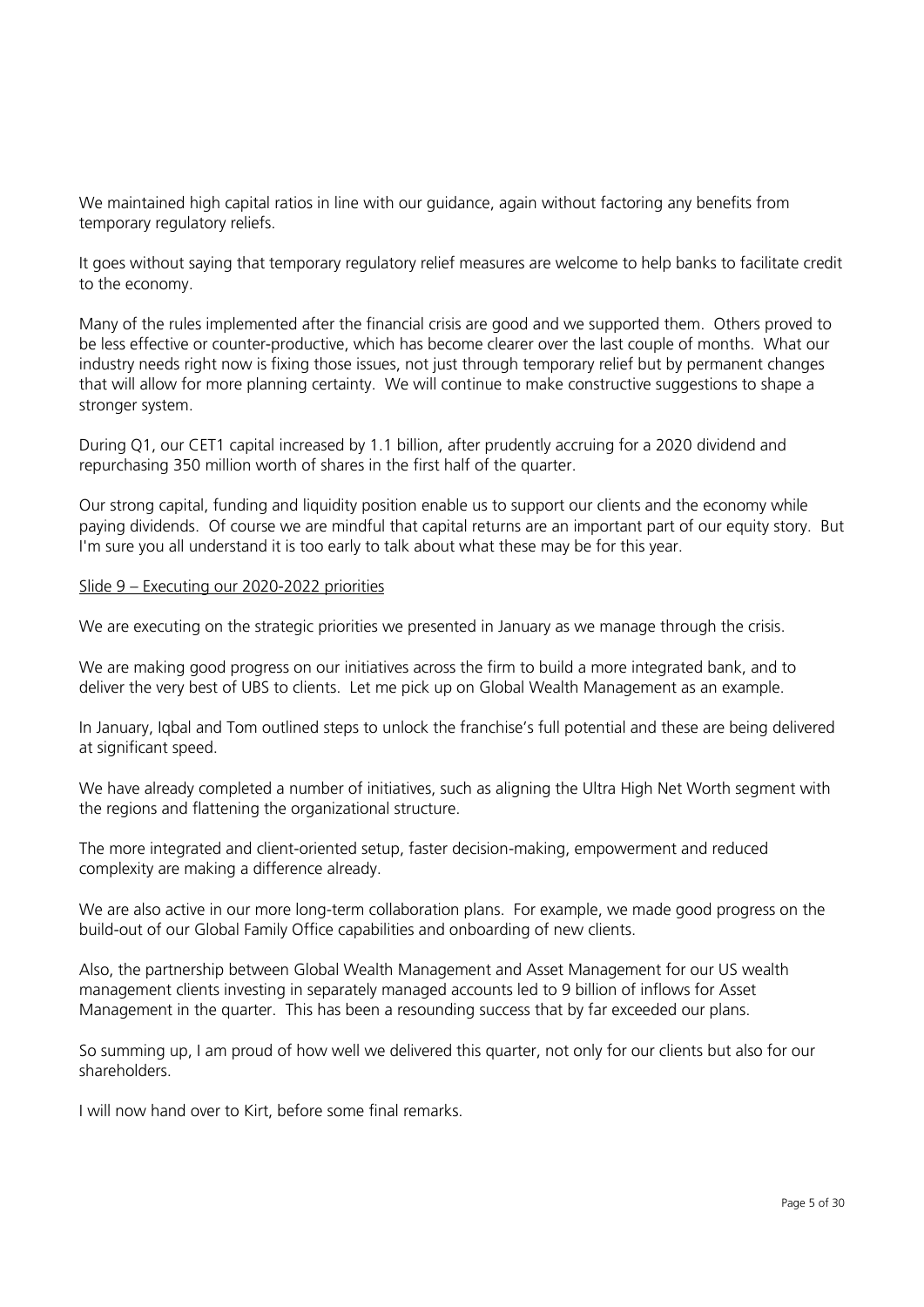# Kirt Gardner

# Slide 9 – Executing our 2020-2022 priorities

Thank you, Sergio. Good morning everyone.

My remarks will focus on divisional performance as you've already heard the Group highlights, and I'll also take you through some points on our credit exposure and capital position.

#### Slide 10 – Global Wealth Management

Starting with Global Wealth Management, performance was consistently excellent throughout the quarter, with operating income at around 1.5 billion in each month leading to the best result since the financial crisis. But it was a tale of two halves in terms of the dynamics driving the business.

January and February were more risk-on, partly due to a strong start to the year on more positive client sentiment, combined with our own initiatives and client engagement, as well as the usual seasonality. March, on the other hand, brought a sharp switch to risk-off and a sudden need to reposition portfolios.

Coming into the quarter, we planned to significantly increase our client interactions. Consistent with this strategy, we've been extremely proactive in engaging with clients throughout the quarter, with more than double the number of client interactions with our CIO compared with 1Q19, as we shared tailored content and insights and completed tens of thousands of proactive client portfolio reviews during the quarter, with engagement further intensifying after the crisis took hold in March.

PBT was up 41% year-on-year, with around 400 million of pre-tax profit each month, demonstrating the strength of the business whether in a constructive market environment or a highly turbulent one.

Operating income increased 14% to a new high since the financial crisis, partly reflecting our progress on strategic growth levers throughout the quarter. Costs increased a more modest 6%, or 4% excluding restructuring.

We had net new money inflows of 12 billion despite 16 billion of outflows from our deposit program, which will be P&L accretive. Net new loans were strong at 4 billion, reaching nearly 9 billion by mid-March before COVID-19-related de-leveraging actions were taken by clients.

As market volatility increased and asset prices dropped in March, we naturally managed a significant increase in margin calls, although only for around 3% of clients with a Lombard loan at the peak. We experienced a small number of impairments and credit loss expenses were 53 million in the quarter or only 3 basis points of GWM's loan book. Our credit book went through a severe real life stress test this quarter. Not only did we pass, but we did so while continuing to support our clients and winning new business. All of this highlights the high quality of our Lombard portfolio and our risk management framework. Margin calls have returned to a more normal level in April, and our loan-to-value remained at 50% for the overall Lombard book.

In the midst of the turmoil, we came together as one firm. For example, the GWM/IB collaborative efforts are now in full swing, enhancing our product shelf across structured products and lending. We are also progressing the growth of our GFO segment, where we saw extremely strong performance, with income up 32% across the IB and GWM.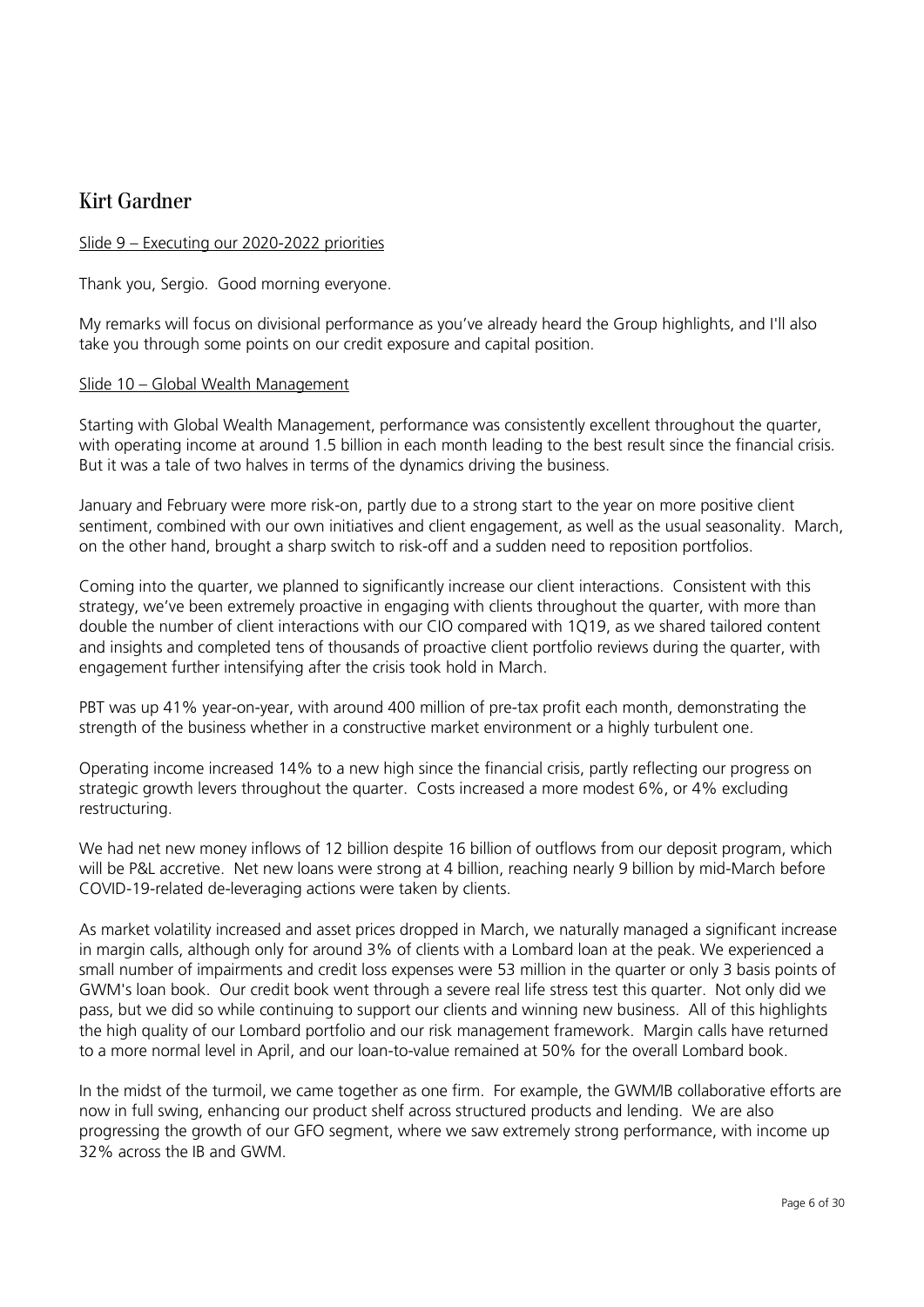#### Slide 11 – Global Wealth Management

Recurring fees were up 10% year-on-year and 3% sequentially. As a reminder, we bill in arrears based on quarter-end balances in the Americas and month-end balances everywhere else. As such, revenues did not fully reflect the 11% fall in invested assets that we saw in Q1.

The lower invested asset base will be a headwind in the second quarter this year. We would expect recurring fee income to be down between 200 and 300 million sequentially in the second quarter before management actions.

Net interest income was up 2%, mainly driven by growth in loan revenues. This was partly offset by lower deposit revenues on higher volumes. Looking ahead, we'd expect further deposit margin compression from US dollar rate cuts to at least partly offset any benefits from loan growth and effective deposit management.

Transaction-based income was up 46% on outstanding client engagement. Increased client activity was powered by higher advisor productivity, as well as timely thought leadership and solutions, supported by CIO insights and organized events. Transaction-based revenues were fairly consistent across the three months, demonstrating the strength of our client engagement model in all types of market environments.

And during March, when we transitioned to working from home and interacted with our clients remotely, we actually saw an increased level of client interactions. We had record contact rates in Switzerland, as we offered new ways of interacting with clients via webinars, conference calls, and virtual round tables with CIO analysts. Outside the Americas, there were 30% more inbound calls compared with 4Q19, 60% more in APAC and we had very positive client feedback that our advisors were reachable at all times during the crisis. And in the Americas, we had over a 30% year-on-year increase in calls within our Wealth Advice Center.

Many of our clients actively managed their investments on our advice to navigate the current market uncertainty. That said, as we go through this crisis, we don't necessarily expect to see a repeat of these activity levels. As trading volumes normalize, we'd expect 2Q20 transaction-based income to decrease sequentially.

It's also times like these that underscore the value of our long-term approach to managing wealth: what we do is a long way from just investing assets. We sit together with our clients – in person or virtually – and work through three aspects: Liquidity, Longevity, and Legacy. That covers short-term cashflow, sustainable wealth creation and income generation, and thinking about the future, which can be generational wealth transfer, philanthropy or impact investing. This framework leads to deeper client conversations and it helps maintain a long-term, goal-oriented focus, while navigating the current market. Our clients need and value advice, and never more so than in uncertain times like these. In fact, our investor survey suggests that 81% of investors with an advisor are looking for more guidance, and of those who don't have an advisor, 34% are more open to working with one now.

#### Slide 12 – Global Wealth Management

All regions had double-digit PBT and advisor productivity growth, and positive net new money.

In the Americas, PBT was a record, driven by improved recurring fees on all-time high invested asset levels at year-end and excellent transaction-based income. Our cost/income ratio also hit an all-time low.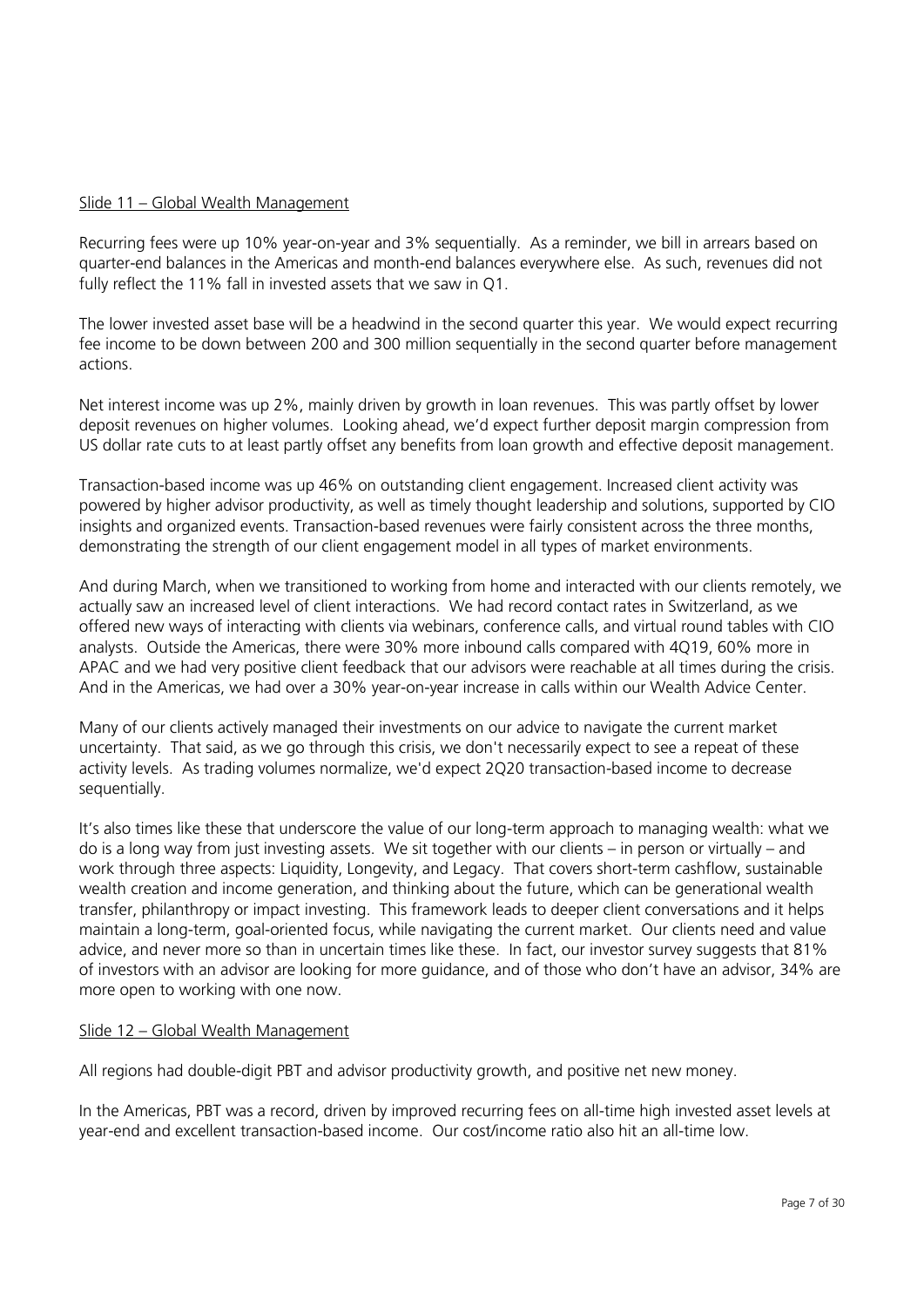Asia had its best quarter on record. Here we saw profits double, with outstanding transaction revenues supported by very high demand for structured products. Cost discipline also helped expenses come down slightly despite the revenue performance, driving our cost/income ratio down to its lowest level ever.

Higher transaction revenues and advisor productivity also drove profit growth in EMEA and Switzerland. We furthermore saw a year-on-year increase in net mandate sales in Switzerland.

#### Slide 13 – Personal & Corporate Banking (CHF)

Moving to P&C. PBT was down 16%, as credit loss expenses of 74 million francs, primarily on corporate loans, offset solid operating performance.

Notwithstanding the higher CLE this quarter, P&C still delivered returns above 15%, demonstrating the ability of this business to return well above its cost of capital even when recording higher than usual credit losses.

Income before credit provisions was down slightly on lower transaction-based revenues, mainly reflecting lower fees from corporate clients, and partly due to lower credit card-related income, where transaction volumes were down 18% in March as a result of social distancing. For 2Q, we expect continued pressure on credit card-related income due to reduced usage, but we're not anticipating noteworthy losses in this business.

NII was stable. Recurring net fee income was the highest on record and benefitted from the shift in business volume from GWM in 4Q19.

P&C's cost/income ratio improved to 58% on lower costs.

We continue to support our individual and corporate clients with solutions and funding, and this goes beyond the government-sponsored Swiss SME lending program. Outside of this program, we had around 2 billion francs of net new loans to support our corporate clients in the first quarter.

#### Slide 14 – Asset Management

Asset Management had another very strong quarter with PBT up over 50% to 157 million dollars and 11% positive operating leverage.

Operating income was up 15%, primarily driven by net management fees, which increased by 14% on higher average invested assets, along with the continued positive momentum of net new run rate fees since the second half of 2019. Performance fees were up 9 million.

Net new money was very strong at 33 billion, or 23 billion excluding money markets, with positive contributions across all channels and very strong inflows into traditional asset classes. And on the GWM/AM initiative on separately managed accounts in the Americas, we had 9 billion net new money during the first quarter and 17 billion to-date, well ahead of our plans.

"Virtual" engagement with clients has been strong. For example, we've published around a hundred strategy updates and white papers since the beginning of March to support clients through current market conditions, and hosted more than 50 digital events.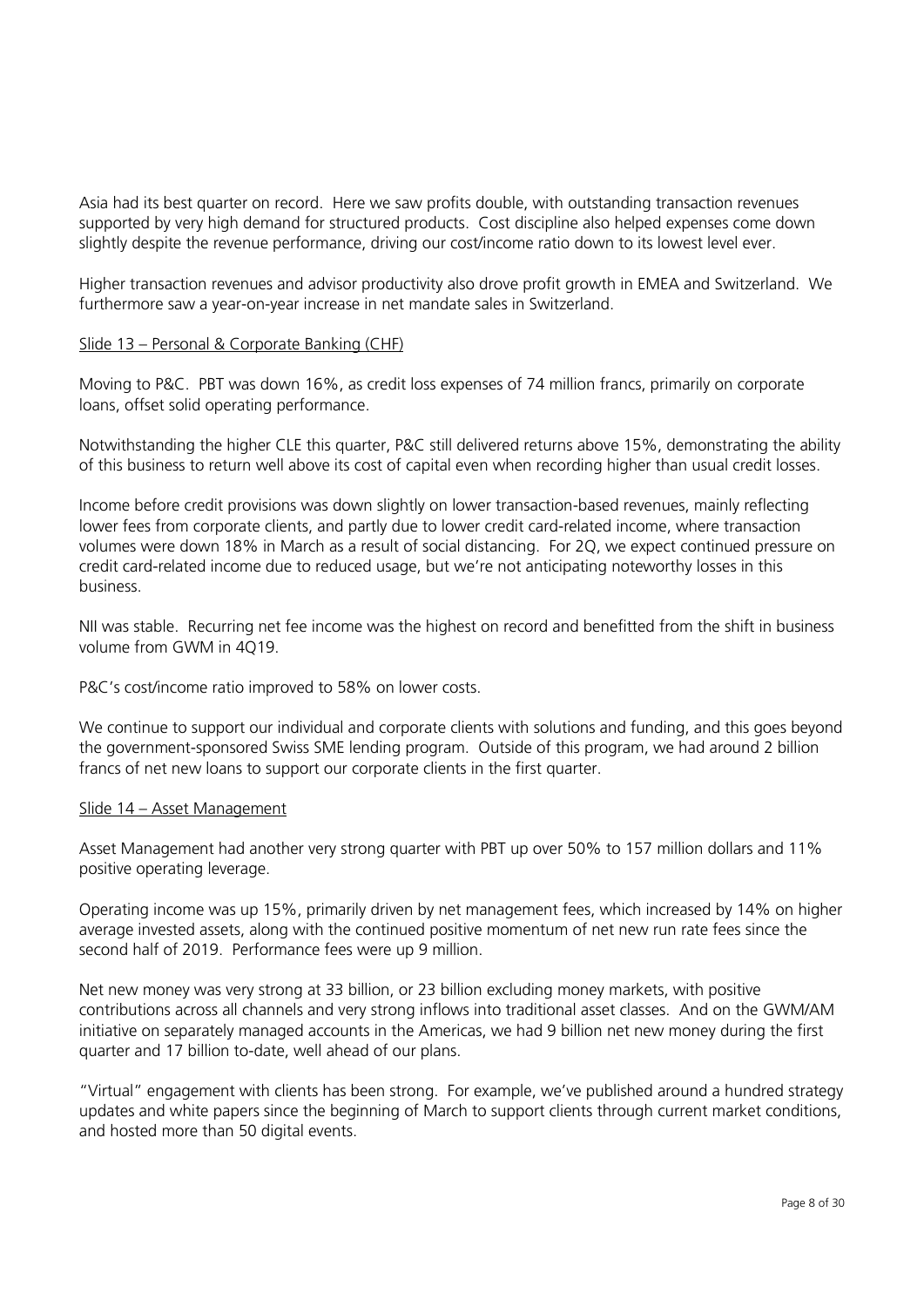### Slide 15 – Investment Bank

The IB had an exceptional quarter, with its best PBT since 2015.

Our IB's capital-light business model, which is focused on advice and execution by leveraging digital capabilities, has proven to be robust during this time of extreme volatility and market disruption. There was a significant return of volumes and volatility, and we were well placed to support our clients with advice and reliable, uninterrupted access to the markets and funding, helping them navigate extreme volatility. We've seen little to no disruptions in our service to our clients and have successfully managed very high volumes across our businesses, particularly in our trading operations, where our systems were resilient and remained available globally.

PBT rose significantly from a weak 1Q19 to 709 million, on 39% operating income growth – including the CLE booked – and 12% higher costs.

Global Markets revenues increased by 44%, mainly driven by FX, Rates and Cash Equities, as they benefitted from increased client activity on elevated volatility. We believe we gained market share in electronic trading in FX and Equities, reflecting the continued investments in our platforms. Our unified Global Markets model, with integrated Equities and FRC, allowed us to manage risk more holistically across all asset classes. The combined set-up resulted in faster decision making, and helped us react more nimbly to market moves.

Global Banking revenues were up 44% as well, outperforming fee pools globally. This was mainly due to a number of large transactions in Advisory and a strong performance in ECM Cash. Markdowns on loans in LCM, corporate lending and real estate finance portfolios were more than offset by gains on related hedges.

Credit loss expenses were 122 million, mostly on energy exposures and securities financing transactions related to mortgage REITs.

Our cost/income ratio improved to 68%.

Slide 16 – Group Functions

Group Functions loss before tax was 410 million.

In Group Treasury, we saw negative 131 million, including losses from accounting asymmetries partly offset by gains from hedge accounting ineffectiveness. The former included negative income on own credit valuations that are largely attributable to funding spread widening on derivatives in the Investment Bank and Non-core and Legacy Portfolio. These asset-side funding valuation adjustment losses are booked through P&L, but there are also liability-side own credit-related valuation gains after tax of 934 million that are recorded through OCI in equity.

We also booked valuation losses of 143 million in NCL on our remaining exposure to auction rate securities. Total auction rate securities assets were 1.4 billion, all of which are double-A-rated.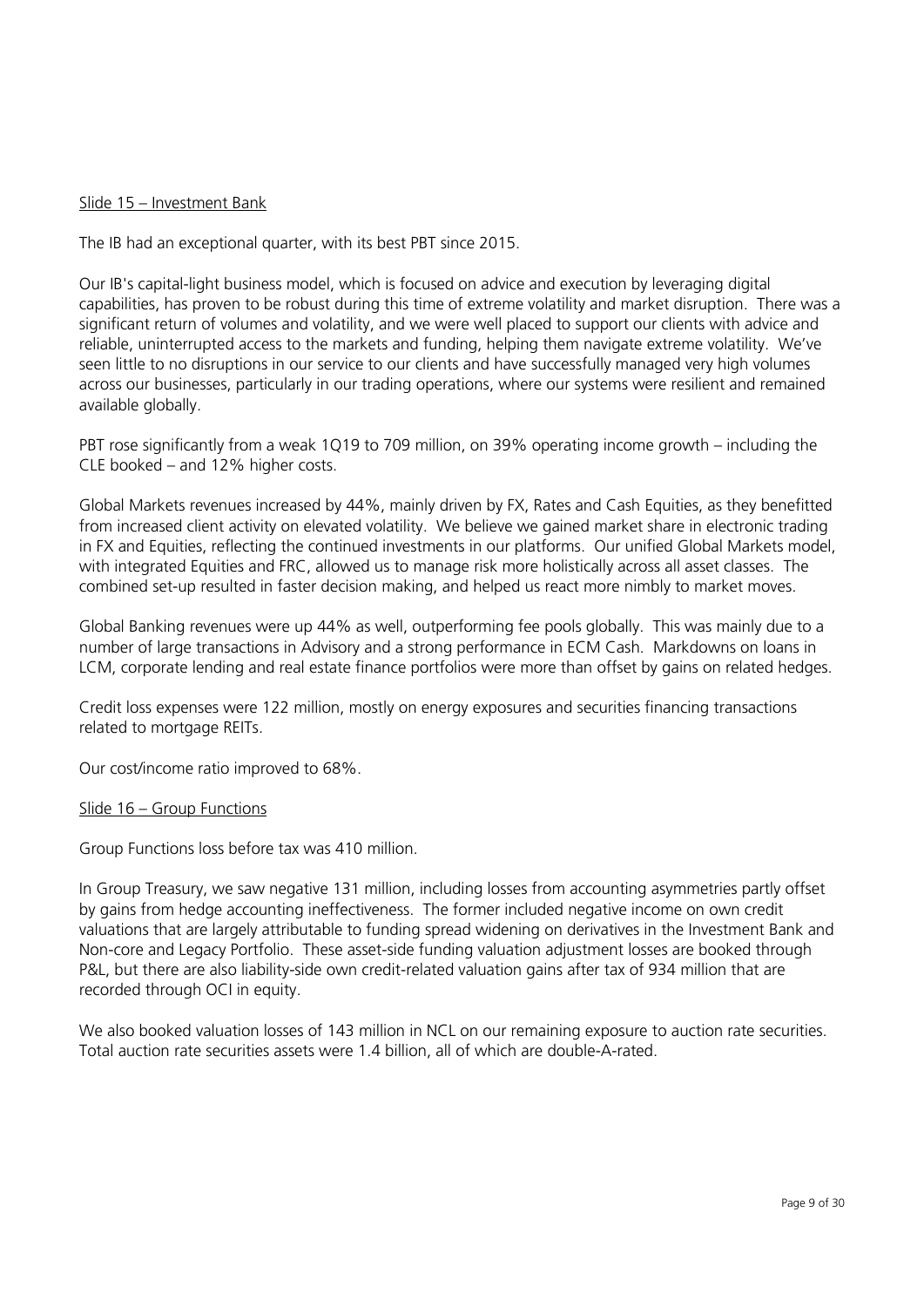### Slide 17 – IFRS 9 credit loss expense and allowances

At the Group level, we booked credit losses of 268 million in the quarter, of which 89 related to stage 1 and 2 and 179 related to stage 3. Now let me take you through the moving parts.

First of all, we updated the macroeconomic assumptions in our baseline scenario and weightings applied to other scenarios, which drove 26 million; this within stage 1 and 2 positions.

Other stage 1 and 2 positions added another 63 million, most of which was related to oil and gas and securities financing exposures in the IB.

The stage 1 and 2 CLE did not impact our CET1 capital, as they were offset against our existing Basel III expected loss.

Stage 3 CLE of 179 million mainly related to various impairments in the IB, GWM, and P&C. One-third was in P&C and these predominantly stem from a deterioration in the recoveries expected from loans to corporate clients that were already credit-impaired at year-end 2019. IB oil and gas exposures and securities financing together added another 60 million. Lombard loans and securities-backed lending were the primary drivers of 41 million in GWM , with just four cases of losses above 1 million.

At the end of the quarter, our total allowances on balance sheet were 1.3 billion.

#### Slide 18 – Comparing credit loss expense and allowances under IFRS and US GAAP

When comparing credit loss expenses across banks, naturally the most important consideration is the nature of the credit books, but accounting differences are relevant as well. UBS reports under IFRS and has therefore been subject to IFRS 9 since January 2018, like most non-US banks. US GAAP has a broadly equivalent concept called Current Expected Credit Loss, or CECL, which was introduced for the first time this quarter. Under CECL, a financial institution recognizes each asset's lifetime expected credit loss upfront, requiring forecasting and modelling.

Unlike CECL, IFRS 9 bifurcates expected credit losses prior to being credit-impaired into two stages. Stage 1 applies to all loans originated or purchased, and reflects possible default events within the next 12 months. Stage 2 behaves similarly to the initial stage of CECL, by capturing loans that have experienced a significant increase in credit risk since initial recognition and subjecting them to a lifetime expected loss allowance. In the first quarter, in addition to our review of the quality of the credit portfolio, we updated our scenarios to consider the deterioration of the environment in our forecasting assumptions, while also following the guidance issued by regulators and standard-setters.

As an approximation to CECL, under an "all Stage 2" approach, we would have reported around 80 million of additional credit loss expense in the quarter for a total CLE of around 350 million, and our total allowance balance would be around 450 million higher at the end of the quarter, or around 1.7 billion.

There are of course other differences between US GAAP and IFRS. Overall, we do not believe that there is a net benefit or disadvantage to reporting under the one or the other when we compare both accounting standards.

Expected credit loss estimates are highly sensitive to economic forecasts. Considering the recent developments, we are therefore likely to continue to see elevated credit loss expenses over the next quarter.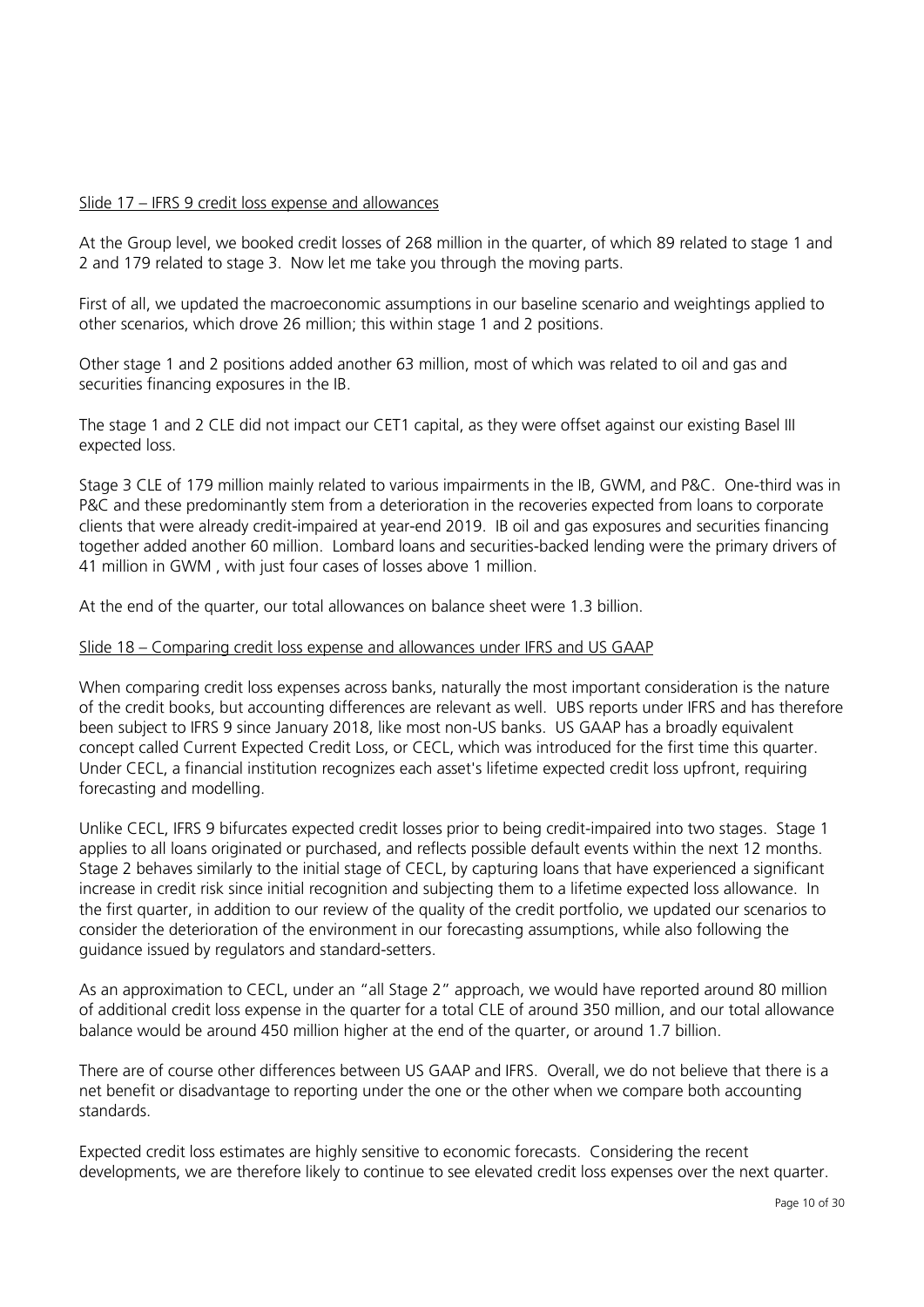#### Slide 19 – Loans and advances to customers

I want to spend a couple minutes providing an update on our lending book. We have 338 billion of loans on our balance sheet and another 90 billion off-balance sheet. Our total allowance balance against these instruments is 26 basis points, and only 2.8 billion, or 65 basis points, are credit-impaired.

Of the 338 billion of loans, the vast majority is secured by real estate or securities. Our mortgage exposure is predominantly in Switzerland and mostly owner-occupied residential mortgages, where we have no signs of stress so far. Our exposure to commercial real estate is limited. Affordability criteria are very strict and LTVs are generally low. Credit loss expenses of 8 million in Q1 were 4 basis points of our mortgage book.

A third of our on balance sheet exposure is Lombard and securities-based lending, mostly in GWM. These are fully collateralized loans that can be cancelled immediately if collateral quality deteriorates or margin calls are not met. Our losses were limited at 3 basis points.

Of the 27 billion corporate loans, nearly half is with Swiss small and medium-sized enterprises, with the rest split between large corporates in Switzerland and our IB's global lending portfolio.

Two-thirds of our off-balance sheet exposure is credit lines and loan commitments. Most of the rest is guarantees, where historical losses have been small. These exposures are mostly in P&C.

#### Slide 20 – Oil and gas exposures

Our oil and gas net lending exposure is 1.5 billion, down significantly in the last four years, when we made a strategic decision to reduce our financial exposure and footprint in this sector, related to both risk and sustainability considerations.

More than half of our exposure is with investment grade-rated counterparties. And about half of our total exposure is to the integrated and midstream segments, which we would consider to be less susceptible to prolonged periods of low oil prices. Under a scenario where WTI oil prices are 10 dollars, we would expect around 250 million of losses over the next two years.

#### Slide 21 – Investment Bank loan underwriting commitments

We had 11 billion of loan underwriting commitments in our IB. As of the end of last week, we have syndicated 3.5 billion, of which 3 billion sub-investment grade, reducing our outstanding loan underwriting commitments to 7.3 billion. Of this amount, 2.9 [*edit: 2.8*] billion is investment-grade. The remaining 4.5 billion includes a few large transactions with good credit fundamentals and an overall diverse set of exposures.

### Slide 22 – Corporate lending and credit line utilization

As Sergio has already said, we have been and will continue to support our clients with credit and liquidity. During the quarter, we extended 5 billion of loans and credit lines across P&C and the IB. Through April 22nd, we saw an incremental 1 billion in draw-downs.

In an unlikely scenario where our clients draw down 100% of their facilities, we would see a 9 billion rise in RWA, or a manageable 40 basis point decrease in our CET1 ratio.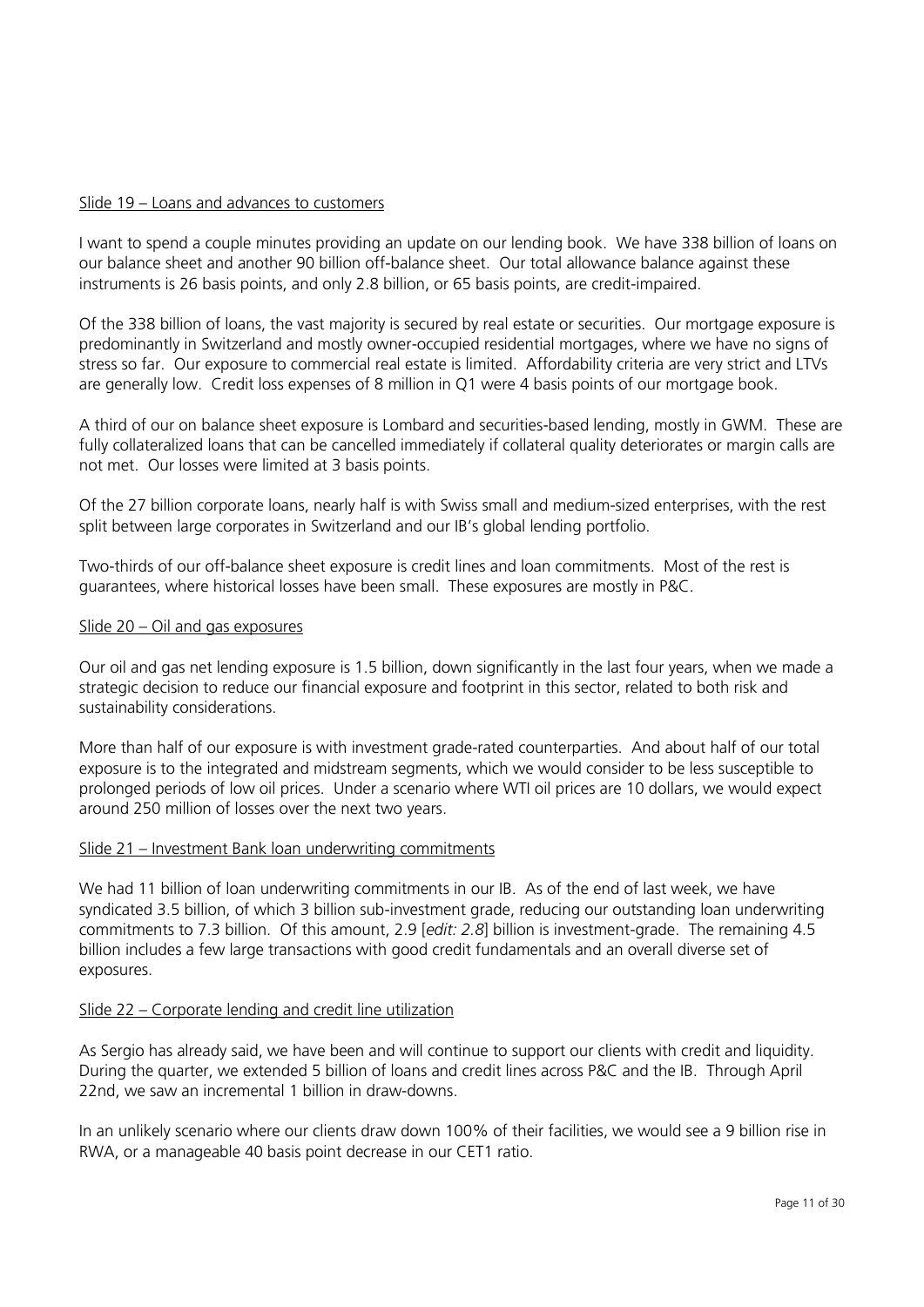#### Slide 23 – Risk-weighted assets

Risk-weighted assets rose by 10% or 27 billion during the quarter, with increases from both credit and market risk, the majority of which related to supporting our clients as they confronted the implications of COVID-19, along with the impact of extreme market volatility.

During the quarter, we had an increase of 1.8 billion from the full implementation of SA-CCR.

More than half of the 18 billion higher credit risk RWA was driven by new business and draws on existing credit facilities. We also saw a rise in derivative exposures as a result of higher market volatility and client activity, as well as more securities financing transactions.

Higher average regulatory and stressed VaR from unprecedented and sharp market moves across asset classes drove 10 billion higher market risk RWA from extremely low levels exiting 4Q19. Given that higher market volatility is likely to persist in 2Q, and considering the 3-month window for regulatory VaR, we expect market risk RWA to rise further in the second quarter. Importantly, this does not imply any actual increase in our market risk, but rather is driven by the technical nature of regulatory and stressed VaR.

Our RWA did not benefit from any regulatory-granted exemptions or relief during the quarter.

While there is some potential to hedge our regulatory and stressed VaR, we always assess the cost of hedging against our cost of capital, along with any risk management considerations in determining appropriate hedging actions.

#### Slide 24 – Capital and leverage ratios

Our capital position remains strong, with capital ratios consistent with our guidance and comfortably above regulatory requirements. Again, that's without taking into account any of FINMA's relief measures.

Our CET1 capital ratio was 12.8%. With higher expected market risk RWA that I just referenced and the deployment of further balance sheet to support our clients, our CET1 ratio could be slightly below the lower end of our guidance in the second quarter.

Excluding the temporary COVID-19 related FINMA exemption for sight deposits at central banks, our CET1 leverage ratio was 3.8%.

Early in the quarter, we effectively managed our liquidity, allowing us to weather the most challenging periods of stress. In particular, we were able to avoid any term issuance until the markets returned to more attractive pricing levels. Our liquidity and overall financial position continue to be very strong.

Now back to Sergio for closing remarks.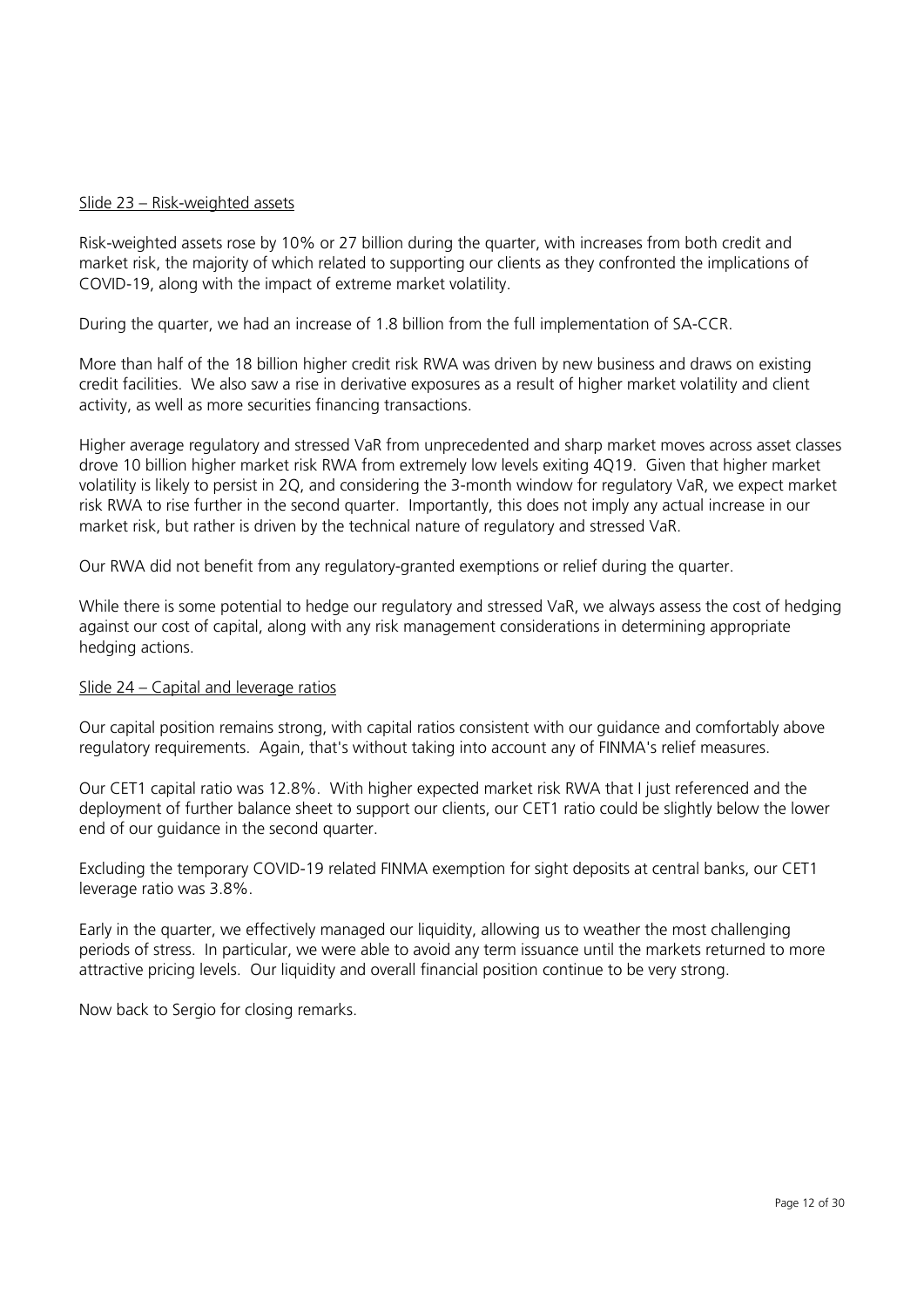# Sergio P. Ermotti

# Slide 25 – Deploying our strengths

Thank you Kirt. Let me sum up here before moving to questions.

The very strong quarter is the result of years of disciplined strategy execution, responsible risk management and sustained investments.

As we look ahead, of course nobody is under the illusion that things are going to be easy.

The range of potential outcomes of this crisis remains very wide. We entered these turbulent times in a position of strength. UBS's financial position is strong and our business model is fundamentally resilient, built around our integrated business model in which each business has a vital role for the success of the others.

Our diversification and risk profile is different from that of many other banks and I am convinced that we are well-equipped, probably better than most, to deal with adverse scenarios. We will continue to execute on our strategic priorities, serving clients and – last but not least – delivering for our shareholders.

With that, let's open up for questions.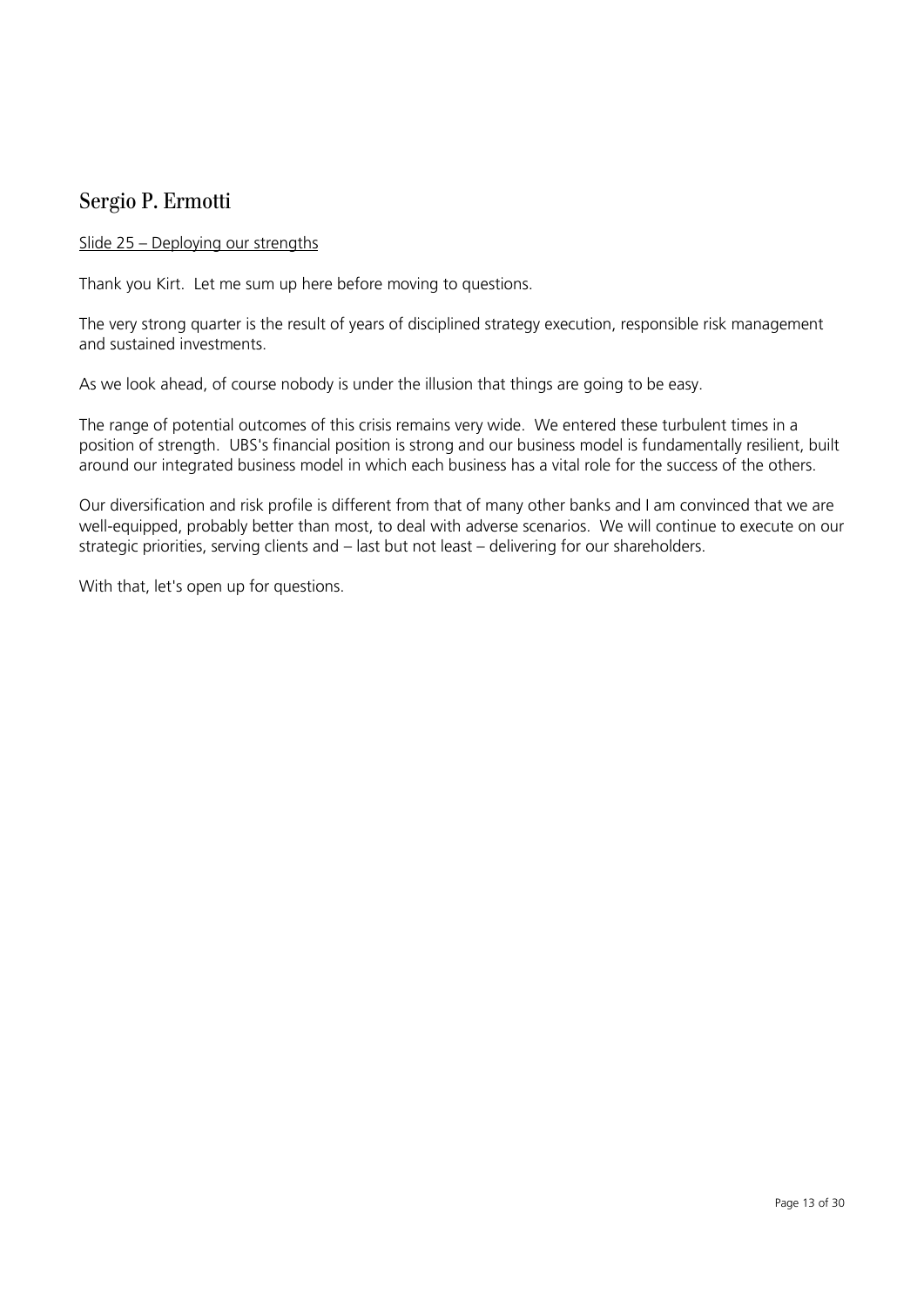# **Analyst Q&A (CEO and CFO)**

# **Kian Abouhoussein, JP Morgan**

Yes, thank you for taking my question. The first question is related to – first of all, thank you very much for the guidance on recurring fees in the wealth management business – can you also comment on the NII: How you see the NII developing considering the lower rates? That's the first question. And the second question is: On your macro-assumptions for IFRS 9, what have you assumed? And in that context, if I look at your report, the larger report, you talk about the ECL and the fact that you are covering at a lower level than 100%, and you have discussed that a level of 100% of coverage would be more like 600 million USD impact, rather than more like the 400 that you have taken – so can you just discuss how we square the macro assumption as well as your ECL allowances, so we can get a better picture around provisioning outlook?

#### **Kirt Gardner**

Kian, thank you, thank you for both your questions. In terms of net interest income, what I highlighted is that we do expect to see the impact of the rate cuts from the US show up in the second quarter – that would represent headwinds overall to net interest income in our wealth management business, and also we do see continued further headwinds in terms of where rates are currently for Swiss francs as well as euros for our P&C business. You know, having said that we haven't currently provided specific guidance on what we expect the quarter-on-quarter impact to be.

Just on your question about IFRS 9, as we indicated in our report of course, we went through an exercise to update our scenarios – and we did a couple of things, firstly, our base line scenario as you would expect now reflects a higher unemployment and overall GDP contraction. In addition to that, we felt that our severely adverse, or more adverse, scenario was appropriate for the first quarter, although we currently are going through a revision of that scenario as we enter the second quarter. The other thing that we did is, we eliminated the upside scenario and we also eliminated the mild depression scenario – so we ended up with a 70%-30% mix between base line and also our adverse scenario. And that resulted in the stage 1 and stage 2 that you saw that we booked for the quarter.

Now in terms of your question around ECL, I think what we highlighted is, just given the fact that our Basel III expected loss is higher than our current total balance for ECL from stage 1 and 2, we don't see any impact in our CET1 capital from the P&L that we booked for our credit loss expense. I think that's probably what you were reading through in terms of the reference, and the impact of what we booked versus our capital overall.

#### **Sergio Ermotti**

Maybe just to add, on NII I would just probably want to add that in addition to what Kirt said based on the headwinds, partially we will mitigate those headwinds because of the credit we deploy out – are also creating some counter-effects, and which, as I said, will out-mitigate or manage that situation. So that's probably...

#### **Kian Abouhoussein, JP Morgan**

If I can just add one follow up on the economic scenario base line and more the severe and mild downside, can you just quantify them? Because I don't find anywhere input data in terms of real GDP assumptions or unemployment – if you could just give us that for this year, next year.

#### **Kirt Gardner**

Yes, Kian, we didn't provide any specific details on the assumptions for those scenarios – I guess I would only comment in terms of the base line as I mentioned, it was a deterioration from our assumptions at the end of the fourth quarter, as you would expect, and in terms of our severe global crisis scenario, I would only mention that if you look at those factors, they tend to be more adverse than what you see in the severely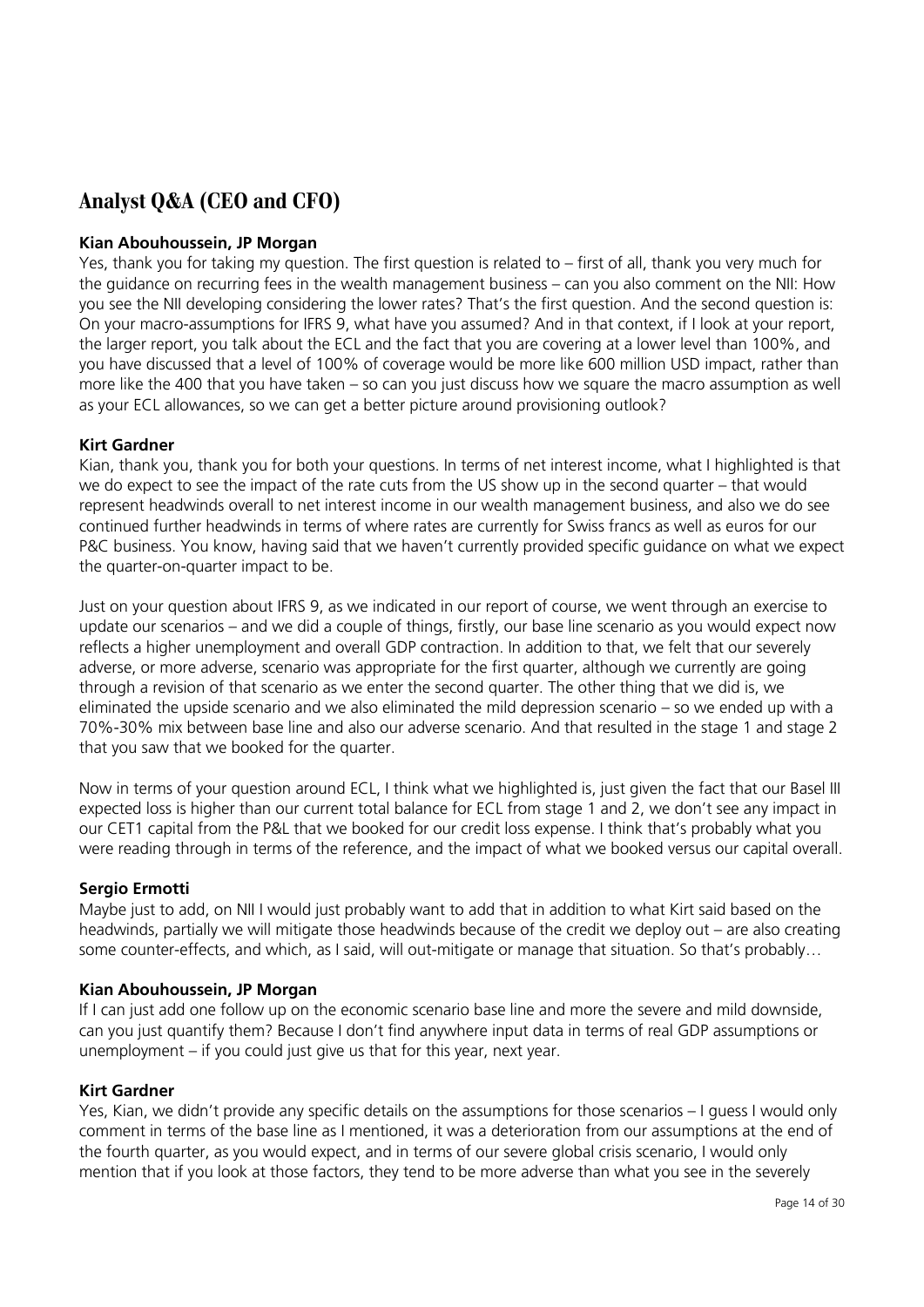adverse CCAR scenario, what you see in the ECB ICAP scenario and so on – it does encompass a very significant narrative around global downturn. And I think, as with all our peers we're going to continue to update our scenarios as we see the overall crisis evolve.

#### **Kian Abouhoussein, JP Morgan**

Okay, thank you.

#### **Anke Reingen, RBC**

Yes, thank you very much. I had two questions. The first is on capital. You indicated that the capital ratio might fall in the second quarter below your target range – but I just wonder if you were to apply the temporary leave in the capital, would that potentially be an offset and an indication about the dividend accrual for financial year 2020? And then just a follow up question on the cost of risk: You've been quite cautious in your comments. Is it fair to assume that Q2 could be higher than the P&L charge in Q1? But could you be more specific in how much buffer you have in terms of the hit against capital? Thank you very much.

# **Kirt Gardner**

Yes, Anke, thank you for your questions. In terms of capital, just to be clear, what I indicated, as I said, that we could fall slightly below our guidance range – in the lower end of our guidance range on CET1 capital, is 12.7%. Now importantly, if you look at the removal of the counter-cyclical buffer, which was granted by FINMA as well as other regulators, that puts our total requirement at 9.7%. So that still leaves us with a very, very significant buffer to our actual requirement. Now also importantly, while we have a removal of the buffer for our requirement, it doesn't help the ratio at all. So there's nothing right now in terms of relief that's been made available that we've availed ourselves of, that has made any impact on our current CET1 capital ratio that we reported at 12.8%.

#### **Sergio Ermotti**

In respect of dividend, Anke, I don't think I have much more to say. I think at this stage we can only tell you that I believe it's both prudent not to talk about it, but it's also prudent to take in consideration that, as I mentioned before, capital returns is part of our equity story – so we are accruing for a dividend in 2020, but it's very premature to talk about levels, and any other topic around this, other than saying that we are well aware that there are, we have to balance capital solidity and the ability to respond to the crisis but also to continue to have an attractive capital return story.

#### **Kirt Gardner**

And maybe Anke, just to add to Sergio's comments that in terms of our 2020 dividend, for the half that has been postponed, we continue to maintain a special reserve for the payment of that second half, that has not yet been accreted back to our capital, and that's just as consistent with our current expectation that we will pay that. Now on your question on the risk side…

#### **Sergio Ermotti**

On the risk side, I think that the question is on the comments we made on risk is that you know, the elevated levels are elevated in terms of our own historical standards, and you know, I consider the first quarter, although it's a strong performance in relative terms to peers, an elevated level. So it's difficult to do, you know, a forecast right now on how much they will be. We have been trying to show scenarios, and of course we need to adapt any major negative developments in the macro-economic assumptions. As Kirt pointed out, you know, very coherent with the way we manage risk and risk reward, you can assume that our existing underlying macro-assumptions are quite severe. And but now, we don't know exactly what the next round of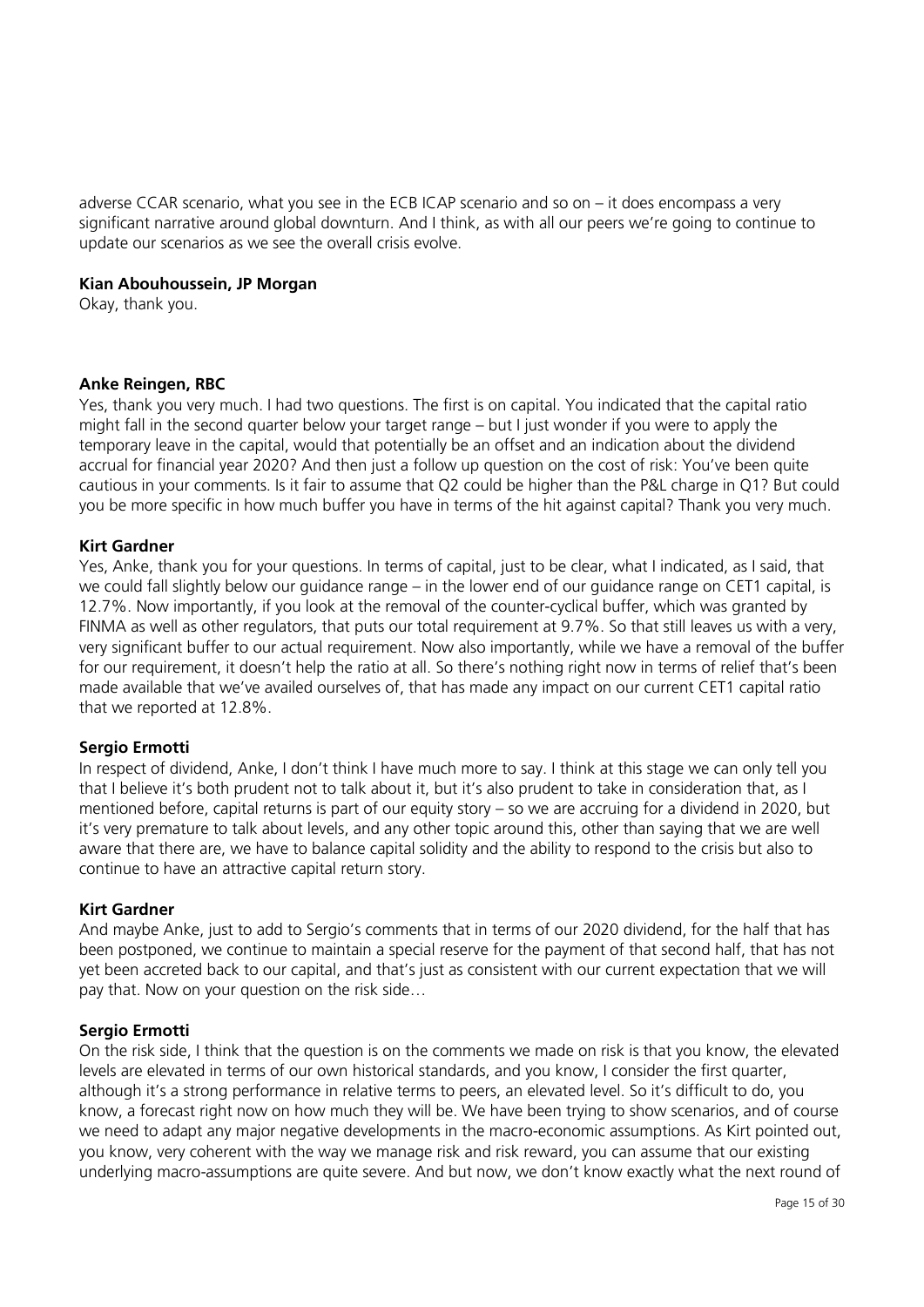economist outlook is going to be. We take external views. It is not only our UBS internal macro-economic view that we take in consideration, so but you know, even if we stress our portfolio, it's very difficult to see any meaningful result out of this crisis.

### **Anke Reingen, RBC**

Thank you very much.

#### **Jeremy Sigee, Exane BNP Paribas**

Morning, thank you. Just a couple of clarifications please. First one is on the CET1 and other related discussion that we've already been having. You mentioned that you expect further expansion in market risk RWAs from the sort of averaging effect of that. Just wondered if you could put some scale around that. Are we talking about a similar expansion to what we saw in Q1 or something less than that? And linked to that, are there any other movements that you kind of expect already in RWAs, either from technical calibration effects or from rule changes or anything. Is there any moving parts that you could explain to us?

And then my second question is really just a clarification: You said that you're prudently accruing a dividend for 2020. Is that dividend in line with your existing policy of small year-on-year increases in the dividend?

#### **Sergio Ermotti**

As I said, it's premature. I understand, Jeremy, the need of clarity, but you know there is not a lot of things I can say around the dividend. You can only assume that we are accruing a dividend which is aligned with the current market conditions and the need I mentioned before. So hopefully we will be able to give more guidance and clarity on dividends, I suppose after the summer. I think before then, I don't think it's appropriate and it's not in the interest of anybody to talk too much about this topic. So we keep our focus on execution and delivering capital and generation, and then the issue will be resolved. It will resolve itself.

#### **Kirt Gardner**

Yes, Jeremy, in terms of your question on RWA, you know first just to highlight of course, we were coming off of extremely low market risk RWA as of the end of the fourth quarter – you see that, just 7 billion, and so therefore when you look at the increase, I think it's a bit amplified because of the low base. But nevertheless, also as I highlighted, we just look at the technical nature of how reg Var and stress Var impacts our market risk RWA, and knowing the volatility, remains at higher levels. And you think about the three-month reg Var window that we're certainly in, and continues to extend as we see higher levels of volatility. All of that suggests that we're going to see a further increase in the second quarter. I would only say as well, we would expect, and we're making of course capacity available to continue to support our clients, and that is both through some level of potential drawdowns for existing facilities, but also we're still open for new business and we see very, very attractive opportunities to continue to deploy capital on given the fact that we still have attractive buffers, we're going to do so and we're going to support our clients and our shareholders, as we go through the second quarter.

Now overall, when I look at both sides of that equation, what I mentioned is that we would expect to be right now possibly slightly below our 12.7%, that is the range that we've guided on. Away from that, there's no additional regulatory or other related increases – what we mentioned as well is during the quarter, we fully implemented SA-CCR, so we no longer have any phase ins for SA-CCR, and over the past couple of years we've been diligently implementing basically what has been the overall progress towards Basel III, and there's no further such increases that we anticipate for this year.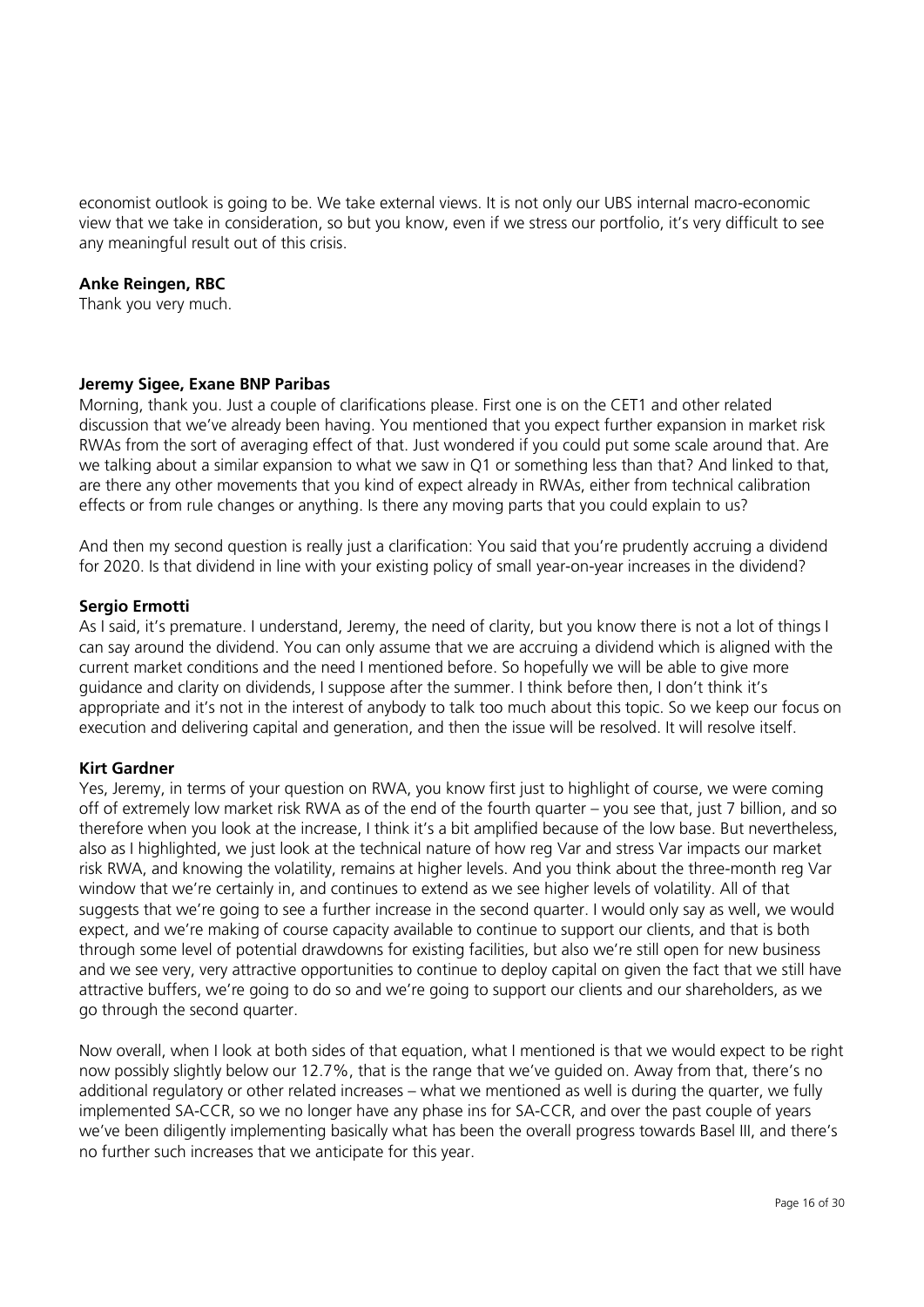#### **Jeremy Sigee, Exane BNP Paribas**

And just as you think about, as you say, you've got very strong buffers above your regulatory minimums, and there are opportunities to deploy balance sheet – what's your sort of levels of comfort? You know, you could easily go down to say, 12%, and we would still look at that and say that's still a pretty decent ratio – what's your tolerance for lower ratios in this environment?

#### **Sergio Ermotti**

Yeah well, Jeremy, I think that we are mindful that the buffers are there to be used, but also as I mentioned before, it's very important that those buffers are used also with a time frame in mind. So it would not be really wise to go out and use the buffer immediately. We don't know how the crisis will play out. We need to be careful in managing any dimension. You know, we believe that we have enough capital generation and ability to serve clients and support the economy, without going deep into using the buffers, so I don't think that I want to speculate about what is the level that we will be down. But of course, everything which has a 12 in front I believe is both in absolute and relative terms, very important – because I think that we can comfortably say that, if you look at our CET1 ratio right now, which is absence of any kind of concessions, on a relative basis, is extremely strong. And of course, capital strength, as the largest wealth manager in the world, is an absolute must. And we also have a duty, as I mentioned before, to protect our clients, being the ones who have on-balance sheet assets with us, but also the ones who have liabilities with us. So we are always very mindful to make sure that the full picture of how we look at our stakeholders and clients, bond holders, is fully reflected in the way we manage risk and capital.

#### **Jeremy Sigee, Exane BNP Paribas**

Very good. Thank you.

#### **Jon Peace, Credit Suisse**

Morning, my first question is, you've talked about some of the revenue headwinds going into the second quarter. But would you say in this environment that activity is still elevated across the bank, maybe particularly in the investment bank, compared with a normal April?

And my second question is on the French tax appeal verdict: I think we'd originally been hoping for an update on that, perhaps around September-October. Do you think in this current environment that's likely to be delayed? Do you have any visibility there? Thank you.

#### **Sergio Ermotti**

So I think it's very difficult to talk about the environment – but you know, as Kirt mentioned in his remarks, we all know that the first quarter was very active with two different kind of connotations: the first half and the second half. In the second half, we were very profitable, also including loan loss provisions and marks down. But of course with a different nature of profitability and levels. I would say that the environment we see so far is similar to the March environment than it is to January and February. But it is way too early to call for any trends, you know, I am referring to the IB environment. Of course, Kirt already extensively spoke about wealth management and what it means. So of course we need to understand that there is also some kind of seasonality coming into the second quarter – although nowadays, I would say the last 12 months or 20 or so, talking about seasonality is a little bit difficult but of course we have some seasonality factors, so it's premature, but I would say that so far, you know, we are not seeing a dramatic change of the environment compared to the way March went.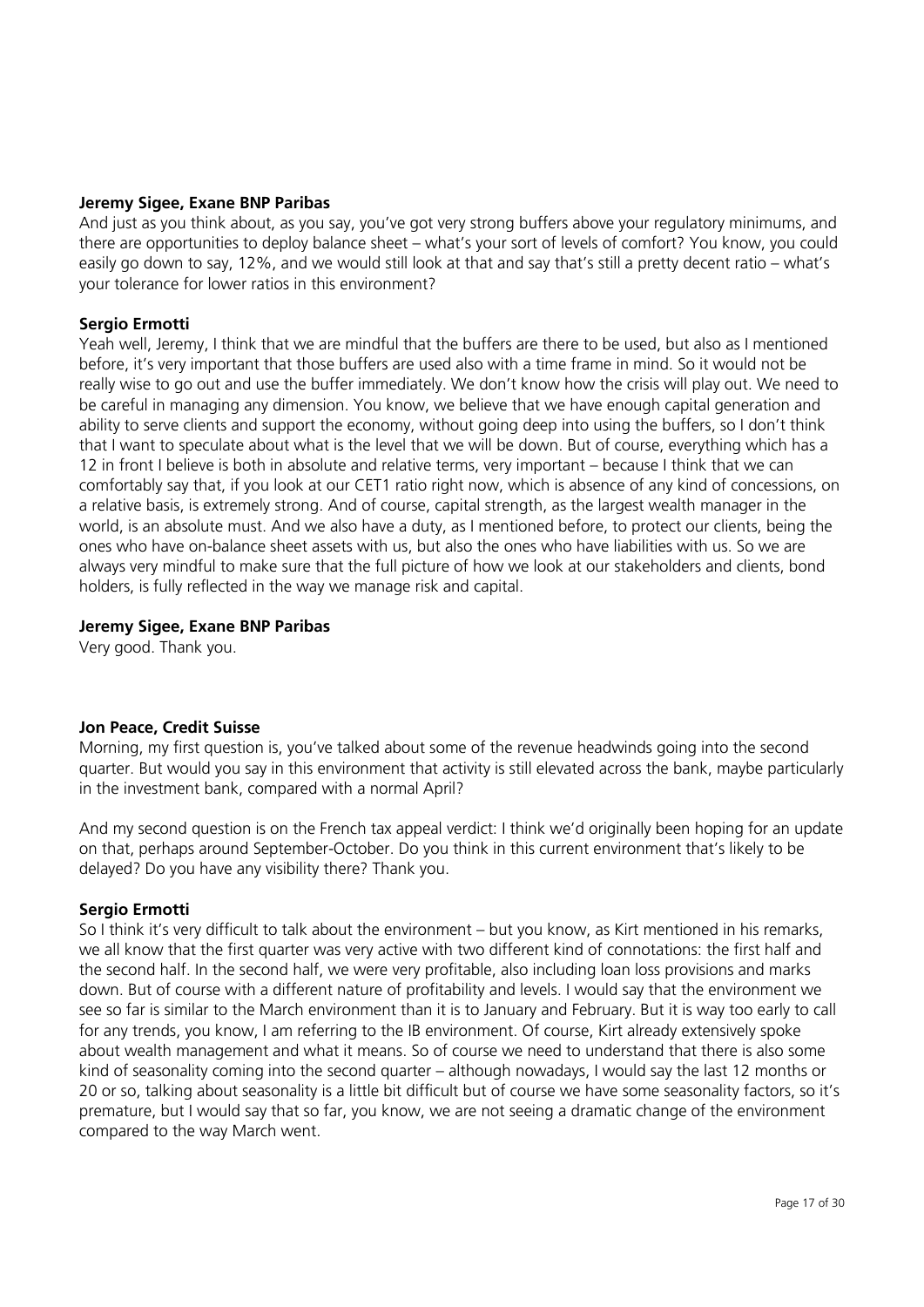On the French tax, we were, you know, other than more updates, we were expecting any outcome probably by September, which we all know now that we'll find out on June 2 when the trial was supposed to start on June 2. Now what we know is that on June 2 we will find out the new date of the trial. So till June 2 we have no update and then based on that you can assume that still we believe that from the day of the beginning of the trial, you have to put few months, three months maybe, I don't know, two, three, four months, time frame between the end of the trial and the verdict of the second round – so more information, you know, will come out during June, I'm sure you're going to see publicly, and we will be able, if anything, to make comments for Q2 results.

# **Jon Peace, Credit Suisse**

Great, thank you.

# **Stefan Stalmann, Autonomous Research**

Good morning, gentlemen, I have two questions please. The first one, on your sensitivity of net interest income to rising interest rates – which you helpfully disclose every quarter. That has actually doubled, compared to year-end to the upside, but has not changed to the downside of falling rates. Could you maybe talk a little bit about what has triggered this much higher upside sensitivity? Is it positioning? Or is it just a different way of estimating the impact of a given move.

And the second question goes back to IFRS 9 and expected losses – I think the disclosure is very helpful about what the provisioning impact is, by moving to a severe worst scenario. But I'm just surprised how small that difference actually is. It turns out you only need a 170 million extra provisions to move to an adverse scenario – which according to your annual report is something like 6-9% GDP contraction. I find that quite counterintuitive. Maybe you could talk a little bit about how the additional provisions and that kind of move would be so low in stage 2.

And maybe, in that context, could you maybe roughly guide what you would expect to see in stage 3 assets, in stage 3 provisions, if you move into your severe downside scenario under IFRS 9. Thank you.

#### **Kirt Gardner**

Yes, Stefan, in terms of your first question, if you look at what's taken place with interest rates now that the US rates have cut down close to zero, what you see now when we model the upside, particularly since a lot of our assets are very short term, is it the pickup on the upside now that we've had such compression just tends to be much more favourable, particularly given some of the model data assumptions overall on both the deposit side as well as what we would expect in terms of the asset-pricing side, and all of that together contributes to a more significant overall pickup with the 100 basis point move. Now on the downside, the reason why that's far less than the upside, is again because of the compression – and when you start to model into negative rates and you assume floors particularly on your asset margins, your asset margins actually tend to stay fairly firm if you see any further downturn in rates. And we've seen that very much in terms of how our NII has behaved in Switzerland with the negative rates.

Now overall, in IFRS 9, the reason when we model the assumption of what happens if we move from 70/30 to say a 100% with our severe scenario, we model that on the interesting mix between stage 1 and stage 2. And so because you still see a very high percentage of our loans overall that remain in stage 1, but we don't include any significant increase in credit risk, then the impact overall is the one that we've indicated, which is somewhat over a 100 million, but it's not that severe overall beyond that, just as I said because at the same time we don't include any modelling of further migration from stage 1 to stage 2. Now regarding your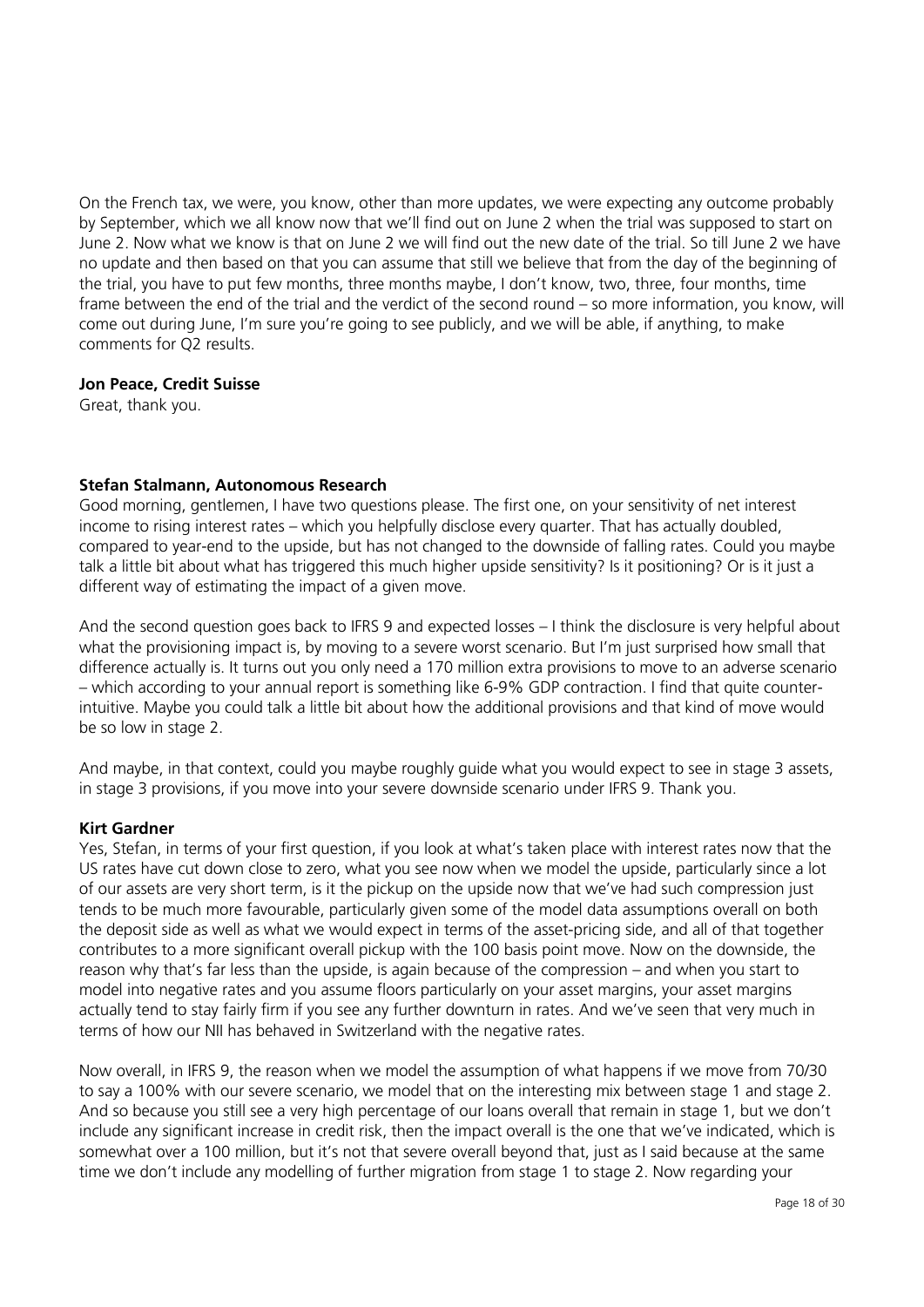question on modelling the impact on impairments, I mean that's not something that currently we've disclosed, as you would expect. We continuously run our stress models, and we look at the full impact of our credit exposure as we think about the adequacy of our capital buffers and how we manage them.

### **Stefan Stalmann, Autonomous Research**

Thank you very much.

# **Andrew Coombs, Citi**

Good morning, thank you for your comments and I'll commend you as well on your commitments to support the COVID relief projects. If I could just follow up with a couple of more on the reserve build in interaction with capital: The first question, we're typically looking at the disclosure you provided on page 77 of the report, where you say that if you did apply life-time of expected credit losses on all stage 1 and 2 exposures, ECL would have climbed from 429 to 900 – just trying to square the circle with how that compares to the 18 million incremental you guided to on slide 18, if you were to adopt CECL. Because the incremental numbers in the report seem somewhat higher.

So perhaps you could just clarify there. And then the second question would just be on the remarks about the capital expected loss under the IRRB model less the existing provision – if I look at that, it did decline slightly from 495 to 429, but it declined by less than the loss you actually booked through the P&L. So trying to understand what some moving parts there and does this mean you can take up to another 430 million provisions without it essentially impacting your capital position? Thank you.

#### **Kirt Gardner**

Yes, Andrew, so maybe it would be helpful if you go to slide 18 of the presentation – and what we do there is that we model what our provision in our allowance balance would have been under CECL. And importantly, what you see is the starting point is coming into the quarter – we would have already had a total allowance balance of 1.4 billion, which already would have been 372 million higher than our balance would have been under IFRS 9, or was actually under IFRS 9. So there we would have already in the process of adopting CECL, we would have already booked the 372 million increase directly to equity, similar to when we adopted IFRS 9, and similar to what you saw with the US banks, and also the Swiss bank that report on the US GAAP. So then, the impact during the quarter was an incremental 80 million in stage 2 on top of what we would have booked under IFRS 9. And so that then takes the total increase, you see, our increase goes up to 429 and then we would have seen the 80 million on top of the 372 to get to 450 million under CECL. So that results in the total of 890 million in allowance balances of the end of the quarter. I hope that's clear.

# **Andrew Coombs, Citi**

That is clear. Sorry, I missed the step-up at the end 2019 there. I guess just to round out this whole debate, if we're trying to essentially kitchen sink, I'm not sure, it's clearly not the right thing to do, but if we were just to look at kitchen sinking sensitivity. You talk about ECL allowance to move to, two parts to your equation. One is if you were essentially expecting to do the life-time credit losses in all stage 1 and 2, which goes from 429 to 900, so 470 incremental, and on top of that you talk about if it were to move to a severe downside scenario, it would be an incremental 170. If you were to move to a 100% severe scenario and move to a lifetime of expected credit losses, so not the best case if you were to apply that sensitivity, you would be looking at the 470 plus the 170 plus an incremental number, because you would be taking on the life-time expected credit losses under a whole severe 100% scenario. Does that make sense?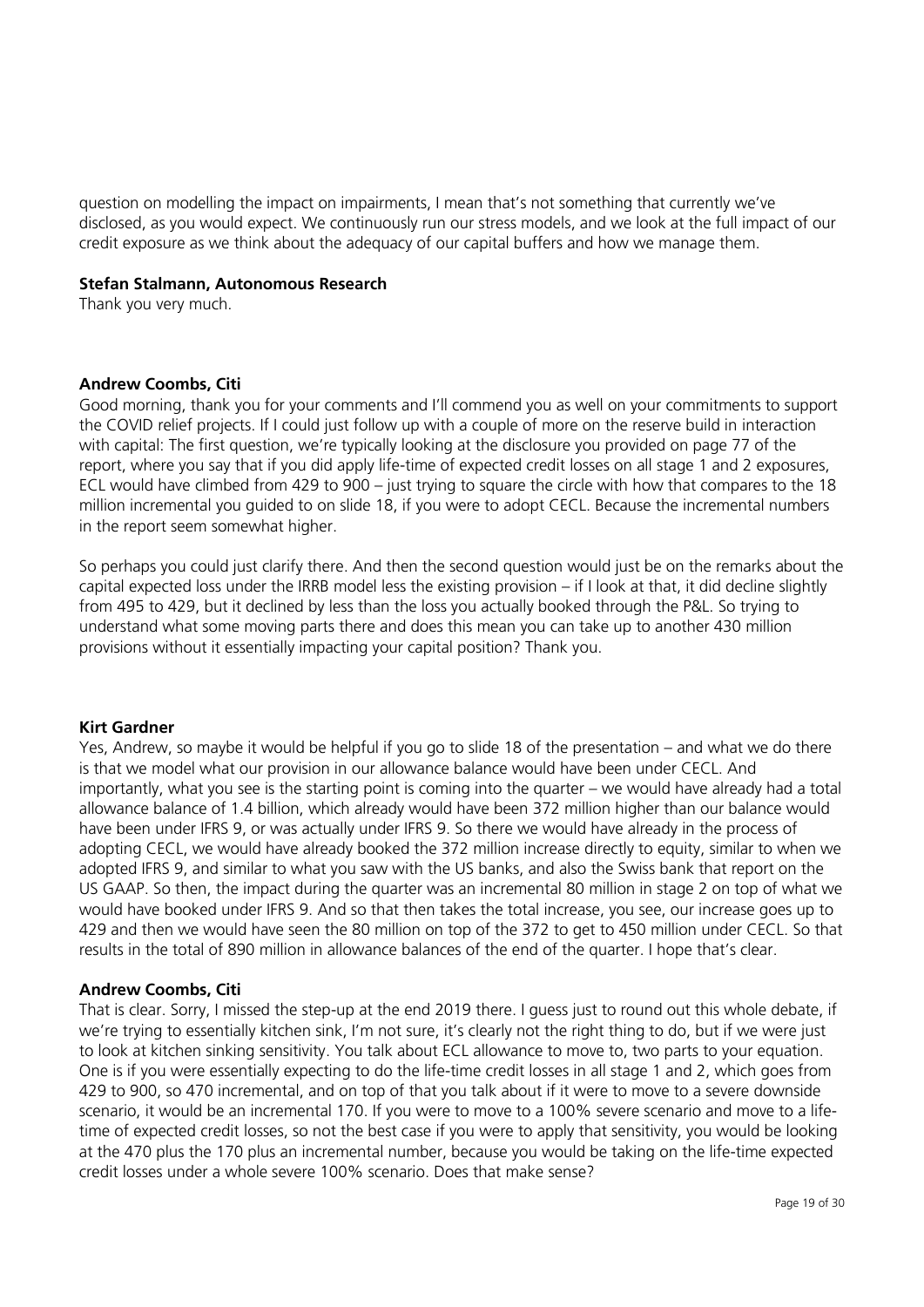#### **Kirt Gardner**

Yes, Andrew. We run those models, and you're right, our total allowance balance would have further increased if we would apply a 100% of the severe scenario plus the full CECL impact. And you can assume that we would have been nicely above a billion. And we just run those scenarios so we understand the sensitivity in the reporting, what would happen and what if – but of course it's not relevant because we'll report under IFRS 9 going forward. (Sergio Ermotti: And it goes against equity). And well, at that point the question is how much of that would have gone against equity, which kinds of gets into your second question. And you can't exactly look at dollar for dollar in terms of what we booked, because the structure of our Basel III expected loss sits in capital, that balance has an assumption across different parts of the portfolio – so depending on what you booked for stage 1 or stage 2, it would determine on whether a portion of that goes to equity or a portion does not, is offset. So it's a little bit more complicated and nuanced in terms of the actual impact. We can get back to you and just reconcile what took place during the first quarter.

#### **Andrew Coombs, Citi**

No, I appreciate that, we're all having to adapt to the complexity of IFRS 9. But thank you, that was very helpful.

#### **Benjamin Goy, Deutsche Bank**

Yes, hi, good morning, two questions please. First, on your client survey, sounds relatively constructive – do you think you can keep your fee margin more stable this time unlike in previous crises? And then secondly, on the 183 million of write-downs, that were fully offset by hedges – I'm just wondering is that your general hedging policy or could you act swiftly as the pandemic unfolded? Thank you.

#### **Sergio Ermotti**

So, I mean, first of all I think that if you look from an historical standpoint of view, when you look at margin perfection, I don't know if you refer back to the financial crisis, where we had more of an idiosyncratic situation, of course you know, protecting margin there was a function of outflows – but in general I can say that in an environment like this one, we can price-advise, we can get margins up on transaction business. So I don't think that there is an issue of margins as you can see it is all about client activity levels and the way we engage with them, if anything in many cases, we are able to, you know, price our services while staying competitive in a way that is recognised by the client as being added value.

In respect of our hedging strategy, it is very much what I said. It is not that we were particularly quick in reacting to the pandemic – it's part of the way we manage risk across the cycle. So I remember that means that maybe there are quarters in the past in which we could have seen a little bit of a better momentum in NII and any other dimension of the business, but we always say that what matters for us is risk-adjusted returns. And return on deployed capital. And looking at also our cost base versus the return on risk-weighted assets. And in this quarter, you saw this being fully deployed. So no, we were not quicker or smarter during the crisis. We were coherent over the cycle, entering into the crisis with the same discipline we had over the last decade.

#### **Benjamin Goy, Deutsche Bank**

Very clear, thank you.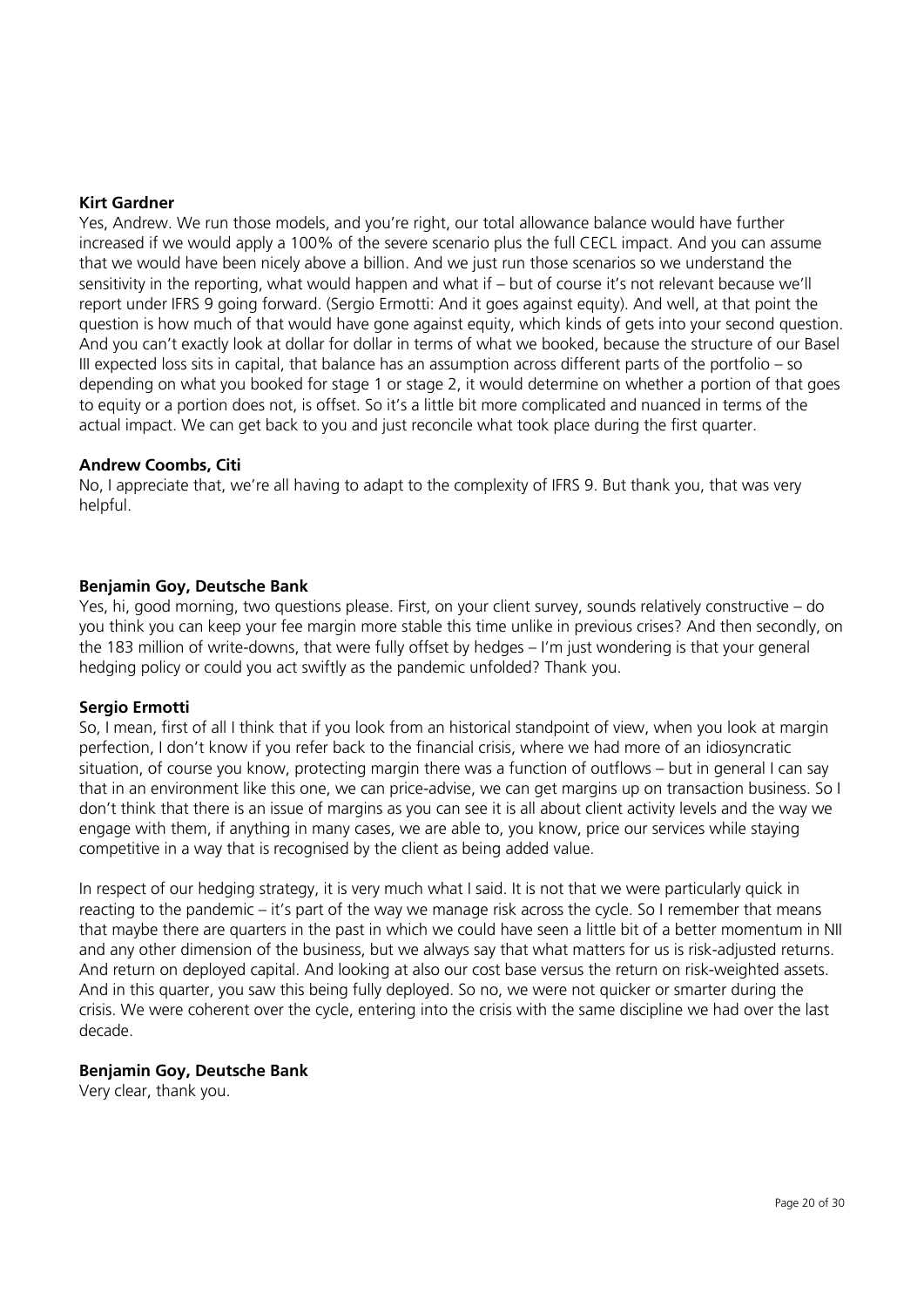### **Adam Terelak, Mediobanca**

Yeah, good morning, I wanted to dig back into GWM and NII – I know your hesitant to give any formal guidance, but I wanted to understand whether we can still think about the 60 million of the cuts that we had last year, as a potential headwind, and then how we're thinking about loan growth on the other side? Clearly you are sticking to your 13% mid-term guidance on CET1. But there are lingering COVID19 RWA coming through. Does that mean that your loan growth aspirations for GWM have been downgraded, or is there any impact shall we say, given that there is some balance sheet that has to be set aside for COVID crisis?

And finally, could you give us a bit of colour on the deposit outflows you saw clearly in the repricing there, and whether you could quantify the benefits for the quarter and what that could be for the coming quarters as well? Thank you.

# **Kirt Gardner**

Yes, thank you Adam, just in terms of our capital deployment – and I already highlighted when I addressed how we saw our RWA progress as we go through Quarter 2, and I think importantly, what I indicated is, we do expect, and there is a portion of capital that we expect to deploy for lending purposes. And that cuts across any potential drawdowns along with any additional business that we would do within our P&C business as well as our IB and GWM. Very importantly, we'll continue to prioritise our allocation of RWA for further GWM loan growth. And what you saw on the first quarter, is actually, our loan growth was trending very, very positively as we got through the first half of the quarter – we reached almost 9 billion. But then we did see some deleveraging from COVID. We ended up with about short of 4 billion in net new loans. We continue to have a good pipeline of opportunity with GWM and we would expect to continue to see lending growth as we make our way through second quarter. That in turn will help us set part of the net interest income headwinds that we see from the rate cuts that were referred to, they were very clearly, if you model it through, there is going to be a step down, particularly in deposit margin, as you go through the quarter, and we'll do everything we can on the deposit management side along with loan growth, to offset that as much as possible.

In terms of the deposit outflows, what I referenced is that we saw 16 billion outflows from the programs that we announced that we would implement at the end of the  $4<sup>th</sup>$  quarter, coming into the 1<sup>st</sup> quarter, I did say that that was accretive overall for NII – that also, will have a positive impact to partially offset some of the headwinds that we're seeing. We didn't indicate how accretive, but it does have an important impact overall on net interest income.

And then, more than offsetting that actually what you saw also during the quarter is we did have very strong deposit inflows, particularly in the US – and I think that just references, first of all, UBS is viewed as being a safe haven and a secure place to put your cash, along with move the clients made, where they did go out of investments into cash – so they are holding more cash now, including with us.

#### **Adam Terelak, Mediobanca**

Great, thank you.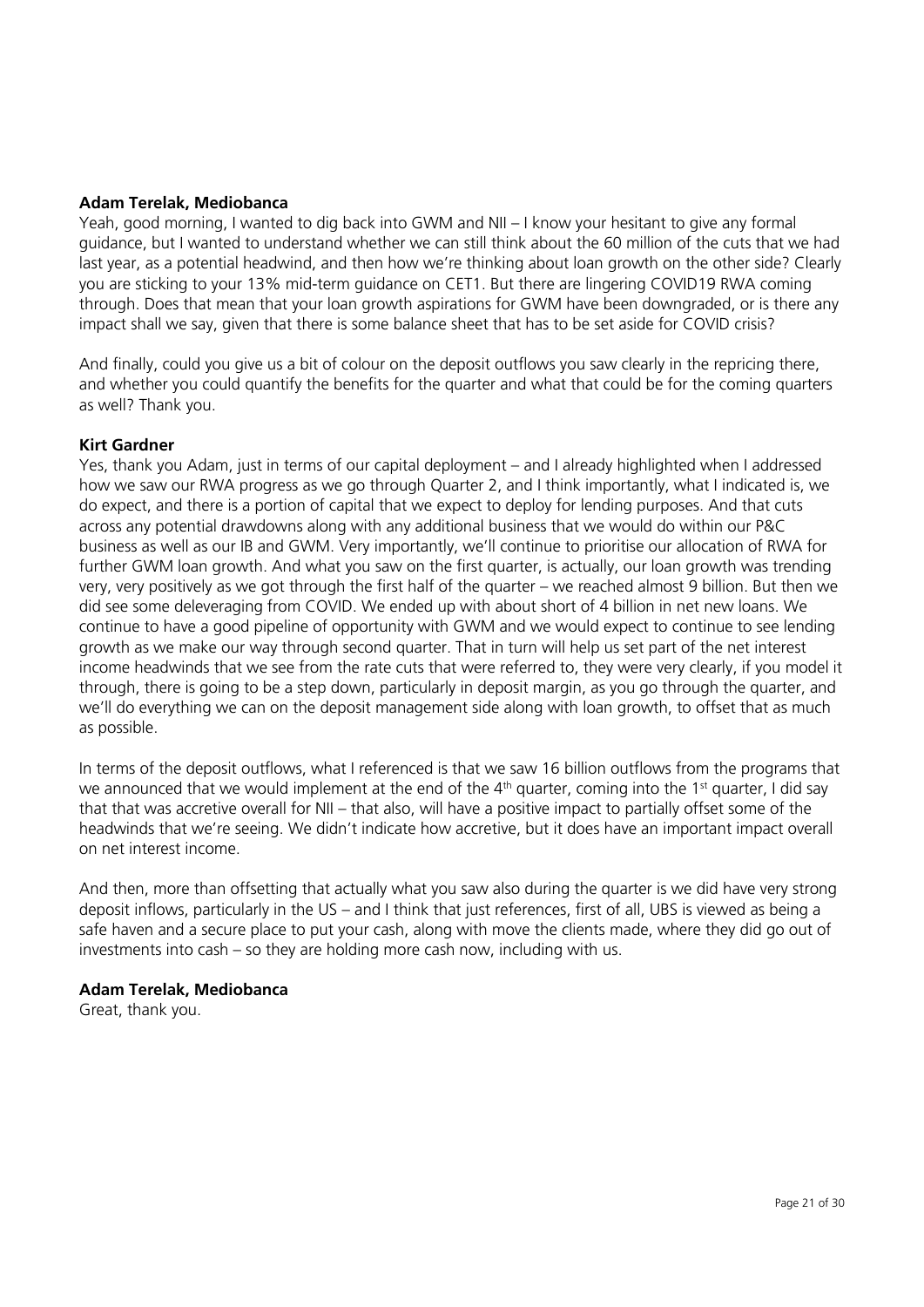# **Magdalena Stoklosa, Morgan Stanley**

Thank you very much, really two quick questions. One on costs, and another one on medium-term targets. So on costs, of course we've discussed some caution on revenue trajectory from here, but how do you see your cost flex as a potential for the offset of the revenue challenges? And particularly, in 2020. And my second question really, how do you see the medium-term targets now kind of post-2020 as kind of numbers that you would like to deliver or aspire to, beyond this year. Thank you.

#### **Sergio Ermotti**

Thank you, Magdalena. So I mean, first of all, in terms of the mid-terms target, the aspiration remains the same mid-terms – of course we are not really moving away and we need to have more visibility on how the environment develops – to talk about 2020 is very dependent on that. Medium to long term, I am totally convinced that particularly in 2021, we will see a more normalised environment, and therefore there is no reason for us to put in doubt our medium to long-term targets range. Short term, you know, I am glad that we have a strong start of the year, we do our best to get at the target but it's very premature to talk about that. But I remain totally convinced, and the first quarter gives me even higher confidence that while it's not really appropriate to talk about targets in this environment, one cannot stop to think about how to manage the crisis and how to manage the near terms and the medium terms stories. So overall, on cost flex, you know, first of all I have to say that we are still working on taking down a billion of costs for this year – a chunk of it will be fully annualised into our numbers. But we are also of the view and if anything, this quarter was a vindication of our story that the issue is that if you don't continue to invest in your capabilities, you are not able to have infrastructure that allows you to serve clients, to be effective and efficient, and to capture opportunities. So the flexibility we have, we have some natural edges on our cost side as a function of our revenues works in the compensation for example. We can delay or spread over time some of those investments that we want to do. Therefore, we gain further flexibility. But I don't see us having a necessity to take Draconian actions on cost – because as you can see, the issue is all relative about how the revenues environment performs and therefore we need to stay focussed on creating value long term and not take actions that are not constructive for the future.

But we have some degree of flexibility across natural edges and delays on how we implement.

#### **Magdalena Stoklosa, Morgan Stanley**

Thank you very much, very clear.

#### **Jernej Omahen, Goldman Sachs**

Good morning from my side as well. I have three questions. Sergio, in your opening remarks you made reference to selected regulatory changes that were implemented but have been implemented so far on a temporary basis and that you were hopeful that some of them could become permanent, or should become permanent. Can I just ask you, if you are willing to be more concrete as to exactly what measures you had in mind?

The second question is on again, Sergio, in your opening remarks you were talking about government plans in which UBS is playing an active role – you commented that UBS will not make any profit out of these programs and whatever profit is made, will be donated. I was just wondering: so as a starting point, what are the asset prices for these loans? Because I am assuming the starting position is we are solving this for break even, so that you would get asset prices which are asset rates rather which are very, very attractive from a borrower's perspective.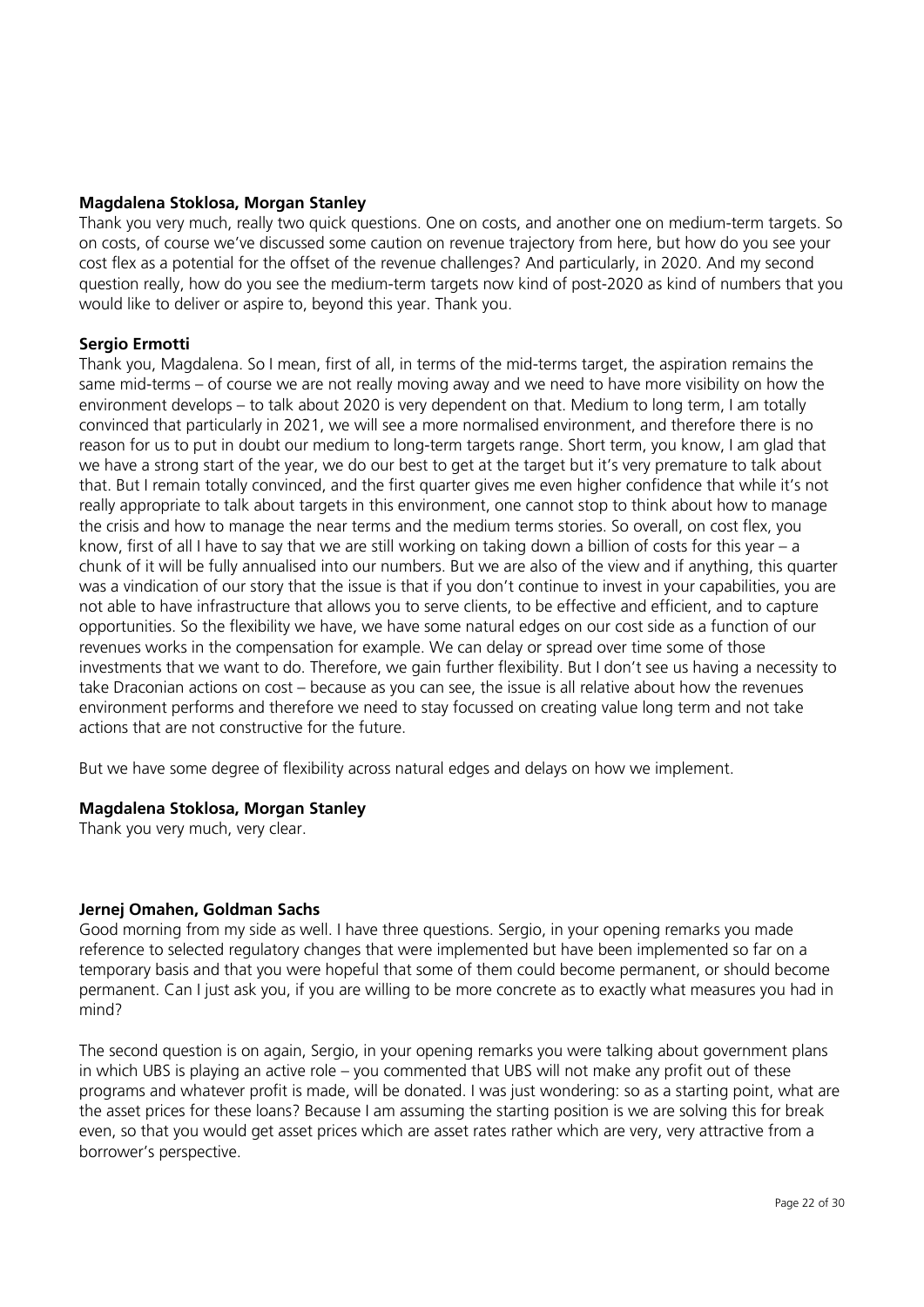And then my third and final question is just, obviously all the focus is on credit losses, and the credit quality outlook, and I'd like you maybe to comment in a different manner – Sergio, obviously, you were in European banking at the time of the global financial crisis, and the European sovereign crisis, and I was just wondering, you mentioned a very still, still a very wide range of possible outcomes for this current crisis we are going through. In your mind, how likely is it that the credit loss experience in this crisis – the credit loss, I'm not talking about mark to market and those things – that the credit loss experience in this crisis is less severe than what we've seen in 08-09 and 11-12. Thank you very much.

# **Sergio Ermotti**

So thank you, well, I mean, I don't want to go through our very comprehensive view of detailed regulatory issues but I would say that, you know, from my standpoint of view, as I mentioned, there are great merits, of you know, of the regulatory framework and regulation that responded to the 2008 financial crisis, as I mentioned, I believe that the vast majority is absolutely, was necessary, is necessary. But inevitably when you make so many changes, we have a situation in which you create intended or unintended consequences that then prove to be contra-productive over the years. And I believe that recognising also that this crisis not like the financial crisis, on which the entire regulatory regimes were de-facto built – we need to respond and adapt now to the crisis and fixing those issues.

In my point of view, I mean, I can tell you two examples where I believe there is a need of rebalancing: for example, the temporary relief on LRD calculations for cash deposited at central banks is being taken out of the LRD calculation. It's something that I think is a structural issue that should have never been there. It's not very coherent with the way risk weightings are assessed on some of the sovereigns. Therefore I could have said that this should be a permanent use. In our example, we are right now more risk-weighted assets constrained so we don't have an LRD need, but also having an LRD concession that adds two months, or three months of time horizon, is useless. Because you can't do the deploy of 6 billion of LRD with a danger of those LRD being pulled back in three-month time.

The pro-cyclicality of some of the provisions, although, again we are very comfortable with our provisioning, as I mentioned before and Kirt really explained this matter comprehensively – the truth of the matter is that the outcome of our CLE is a reflection of our credit risk. And therefore, but I do see that some of the IRFS and the accounting standards are putting too much. pro-cyclicality I would expect maybe two times to be able to build up more reserves and having less volatility around this issue. Particularly in the first phase of the situation. So this is something that is a minor effect. They are not necessarily comments that are reflecting UBS, by the way.

Government plans – I mean there are, if you look at the Swiss program, there are two aspects – one is for the very small SMEs where the government is guaranteeing 100%, and there is no interest rate, so we make no profit out of the credit, we have potentially a funding, we have a funding advantage, because we can refinance those loans at the central bank – so if you take out our cost, potentially of serving the clients and so on, potentially we will be left with some margin out of the funding, between 0 that we apply to the clients and the refunding at the Swiss National Bank – that's where we think, you know, we will not book those profits, we will, eventually if there are any profits, going to put them into our a relief fund.

For the second trench, we take 15% of the risk – of the risk-weighted assets – and we are still able to refund it at central bank, but there we take risk, other than the cost of serving. We're going to also there try to really manage the line. So the spirit of helping now is not to make money out of this program. The spirit is to become the transmission mechanism for governments and central banks to help the economy, and it is not for banks to make any profit out of it. And that's the reason why we take that stance.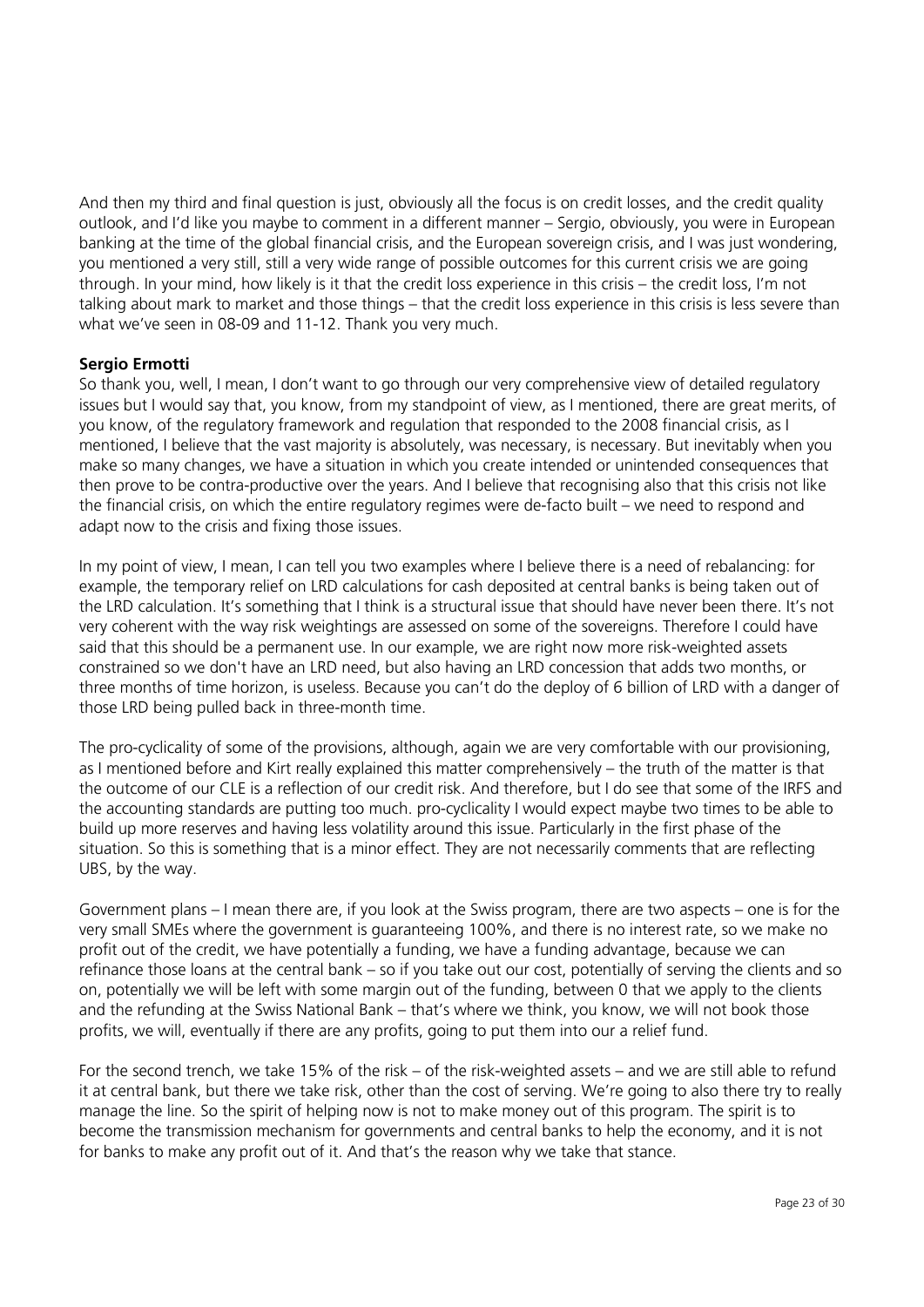On credit losses, what happened, that is very difficult to answer that question – I think that's of course one of the scenarios, we are looking for example – is what happened to our credit risk provisions during the financial crisis in the Swiss business, right? If I take, as a reference point, that one. Over 2008, 09 and 10, we took in aggregate 250 million of losses. Now each crisis is different. And you know, as you do with stress models, you go across the board, you look at different situations, and we believe that we can see that financial crisis as being one of the outcome, but even, if it's more, or less, it doesn't really meaningfully change our view that you know we are able to absorb a higher degree of stress and credit without compromising the soundness of our capital and our profitability also, importantly.

Because if I really run through the Swiss business – also through a severe stress – they're going to come out with being able to pay their cost of capital, most likely. So that's really the kind of stress we look at when we do scenario analysis, and of course you know, it's very complex, as you know, and you know, we try to keep it as simply as possible in the external communication. But the most important issue for me is that there is a high degree of prudence and while looking always for risk reward, because we are – as an organisation, what I always like to say is that we are not risk-averse, we are risk-aware – and it means that we are pricing risk appropriately and also taking in consideration worst-case scenarios.

# **Jernej Omahen, Goldman Sachs**

Thank you very much.

# **Amit Goel, Barclays**

Hi, thank you. So just a follow up, just on the CET1 capital. Just wanted to check in terms of creating migration impact – what are you seeing or thinking for that in Q2. So I think a number of banks have kinda called that out as a potential impact. I saw obviously on the undrawn commitment on slide 22, I think there you're referring to stable risk-weights on drawn exposures, but I think that's maybe a slightly different thing. So just wanted to get your thoughts. Because just trying to understand really where CET1 capital may drop in Q2. Thank you.

# **Kirt Gardner**

Also a little bit difficult to answer the question, because it depends on what you assume for your rating migration. But obviously, weighing downgrades certainly will have an impact and will increase our RWA, and we include that in our modelling – we look at that in our stress scenarios and we add that to consideration in terms of how we could deploy capital along with what our buffer retention should be. But it's not a straightforward question to answer, unless we talk about multiple different scenarios and what kinds of downgrades.

# **Sergio Ermotti**

Well, but I guess at the end of the day we have given you the guidance on what we expect our CET1 ratio to be in Q2. Kirt clearly said that it may be slightly below our range guidance. So you have to assume that our scenario coming into second quarter is embedding the recent developments and our other dimensional on capital generation. But you know, who knows what happens in a few weeks' time. At this point in time, we are comfortable with that statement.

#### **Kirt Gardner**

Maybe just to kinda further make the point, I think if you look at our slide 19, you see that rating migration really is impactful to our corporate loan portfolio, which is pretty confined at 27 billion – so perhaps unlike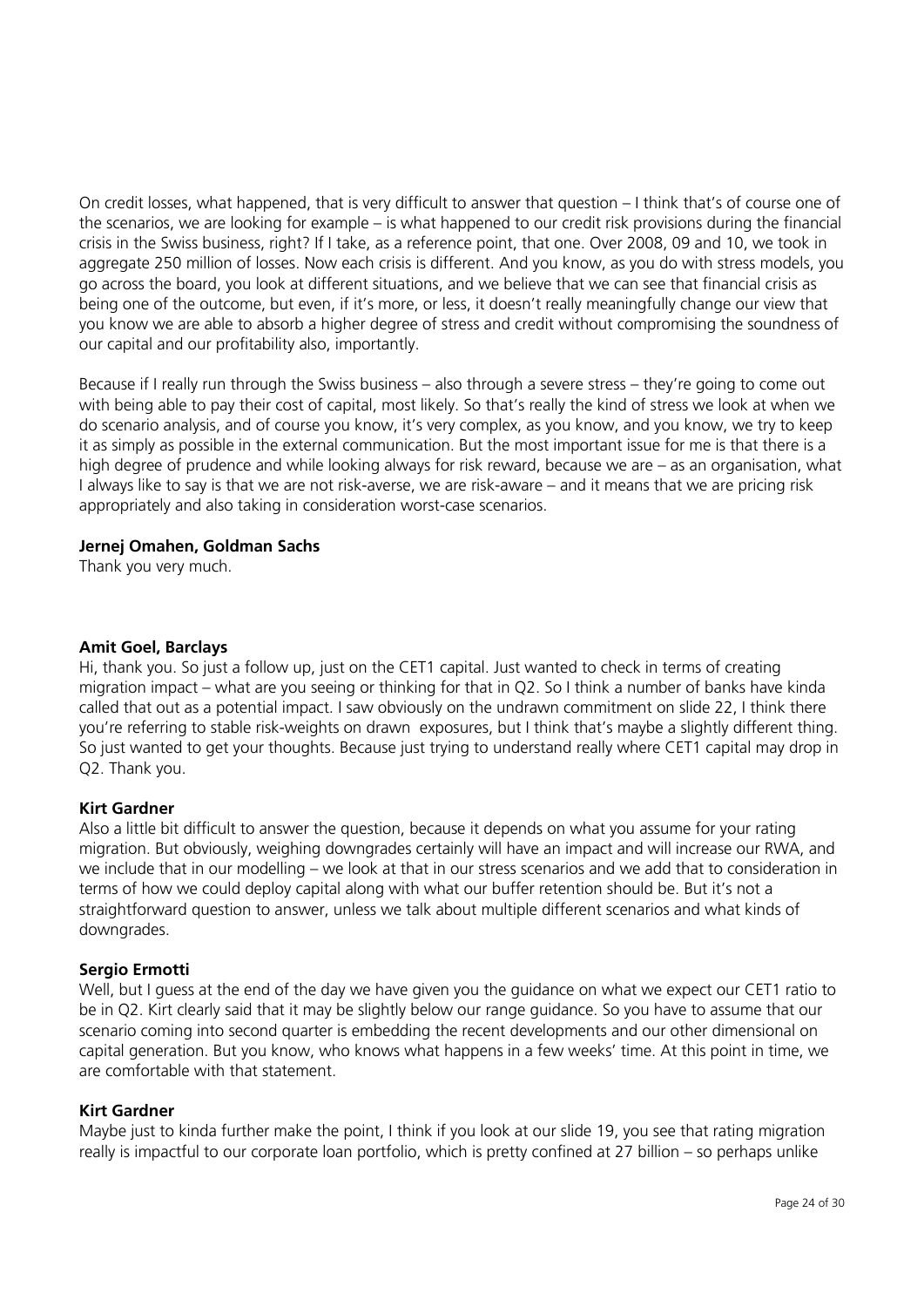others, we don't have a large portion of our portfolio where rating migration could have a substantial impact in RWA spikes.

#### **Amit Goel, Barclays**

Thank you.

#### **Piers Brown, HSBC**

Yeah, good morning, quite a few of my questions have already been addressed. So I've just got a couple of small follow ups. Just firstly, coming back to the question of the CET1 temporary exemptions – where you've talked about not having availed of some of them. I think we've, I mean we've had a couple of them already outlined in terms of, I think, on the slide you talked about the Var backtesting exception and how that didn't really help your market risk number. You also talked to Sa-CCR you fully implemented that rather than phasing. Is it fundamentally the case that you chose not to avail of other exemptions, regulatory exemptions? Or is it just that any other items outside of those two that you've highlighted weren't material for you this quarter? That's the first question.

And then the second question, just coming back to some of the mark to market Losses that youj've highlighted on the auction rate positions and the 183 million on the LCM and the other items in the investment bank. I wonder if you could just talk to how those positions might have behaved so far in the second quarter. Obviously, we've had a pretty big recovery in credit whether some of those positions may have reverted back to closely to where they were in terms of close to valuation pre–marks. Thank you.

#### **Kirt Gardner**

Pierce, on the RWA question, I think personally – we actually didn't need to be able to avail ourselves of any of the opportunities, let's call them, that were on offer – nor were there others that were offered to us that might have been helpful. So in terms of backtesting exceptions, it just wasn't something that we required because we actually didn't hit a threshold that would have then triggered a multiplier.

On the mark to market losses, first of all if you look at the ARS positions, I think as you know what happened in the market during the first quarter, of course with this significant dry-up of liquidity particularly in the taxfree market just along with the drop in interest rates – on the liquidity side, we have seen liquidity come back a little bit, and we would assume that that's going to be helpful to those positions. Obviously, on the interest rate side they remain low – but I would just re-highlight the fact that the notional underpinning the 143 that we referenced on the page, is double-"A". And so we have full confidence that we'll recover 100% of that notional and there's no concern at all that we have round that, over quality. And we also expect that we're currently already earning very good net interest income, so the margin on those positions are actually also quite attractive to us – so as long as they're on the books, we're earning quite well from them. Now in terms of the LCM positions, it's a little bit harder to talk as markets remain quite volatile and you also have different impacts that are idiosyncratic across sectors. So if you look at oil and gas, if you look at how different sectors are continuing to respond to the crisis, it's going to have a flow-through impact, and a second-order impact on how any, either LCM, or corporate lending, or real estate portfolios, which are the three portfolios we referenced – where we incurred a 183 million of mark to market losses. With also the point that we highlighted that we did offset those losses fully with gains on hedges.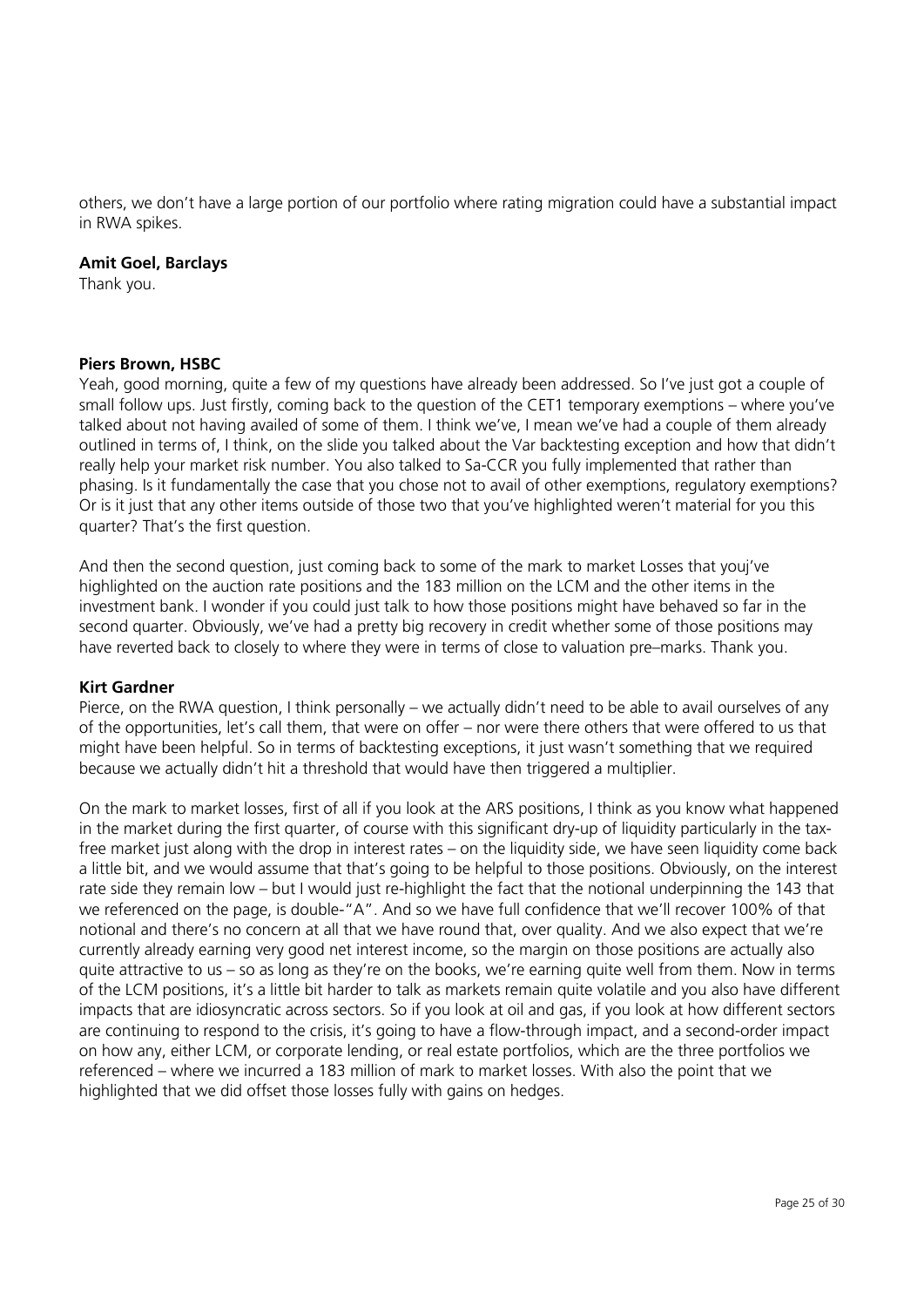#### **Piers Brown, HSBC**

Could I just briefly follow up on, you gave a number for the ARS book I think it's 1.4 billion. Are you able to just give some indication in terms of sizing the LCM books, how big are they, or are you able to give any information in terms of the size of those portfolios?

### **Kirt Gardner**

You can't really correspond specifically the LCM with those losses, because as I mentioned, they cut across other portfolios, including our commercial real estate portfolios. But what we did do is, we outlined on slide 21, we just gave you an overall profile of our LCM exposure. And we were at 10.8 as of the end of the quarter, and I think importantly, what we saw even in these challenging markets, we were able to de-risk between the end of the quarter and the end of last week, 3.5 billion – so our current exposure there is 7.3 billion, of which about 40% is investment grade. And actually a larger portion of what we de-risk was in subinvestment versus investment grade. And also, what we highlight here is, in the sub-investment grade it all is with business that are core clients of ours where we have a great confidence in the credit fundamentals, and also on the strategic merit of the business that we're doing with them.

#### **Piers Brown**

Okay, that's great, thank you very much.

# **Patrick Lee, Santander**

Good morning, everyone. Thanks for picking my questions. I just have two quick follow-up questions on the wealth management revenue. Firstly, on the recurring fee headwinds that you mentioned – the 200-300 million – I just wanted to check with you, how much of this is purely the mechanical effect of the US quarterly billing, or how much of this is purely the subjective view from your side in terms of where asset prices would be by the end of June, if hypothetically the market goes back to 2019 levels. Would that make a big change to that assumption or to that guidance?

Secondly, relating to transaction revenues, which has a very, very strong quarter – on slide 12 you gave a bit more colour in terms of that, evolution by geography, for example APAC doubling, is I guess kind of expected. But I was surprise that Swiss actually saw such a big jump in transaction revenues. And I know you mentioned that they are more interactions and all that, but is there anything special in that that we should be aware in terms of the transfer of business – or is that just the new normal in that particular geography? Thanks.

#### **Kirt Gardner**

Yes, Patrick, in terms of your first question, any time we provide any kind of guidance, it's modelling off of asset rates, interest rates, forward, anything that we can reference from a market perspective – we generally do not overlay any kind of management actions, or any assumptions we might make otherwise. So therefore, when you look at the 200-300 million, mechanically if you look at our overall invested assets, which you see quite clearly on slide 11 – so there was an 11% drop, we were at 2.3 billion – roughly half of that is US, and that's a billing base for the US business throughout the quarter. The other half is international, we bill on a monthly basis.

And so of course, if the impact, the market performance we already saw in the month of April, assuming that holds through the end of April, will have a positive impact on our international business. And then it really depends on the international side, what happens over the next couple of months.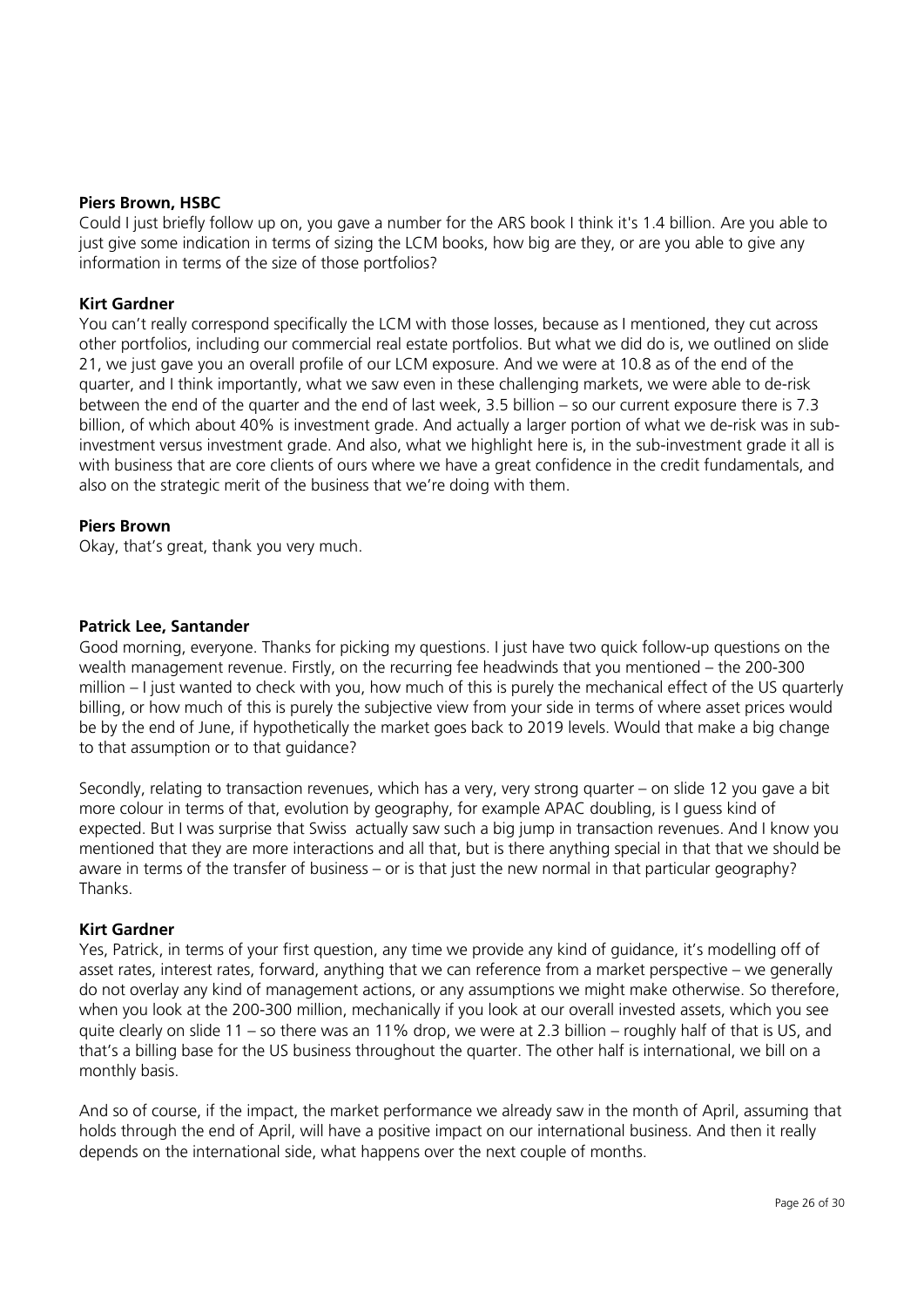In terms of your transaction revenues, one of the things I mentioned that I think did have a really important impact on the overall level of transaction revenue we saw from clients was the increased engagement level, and Tom and Iqbal were very focused on purposely increasing substantially the level of client interaction we had across all our regions – and we highlighted in fact in Switzerland there was a 30% increase in client interaction levels.

That, combined with just this extreme volatility that we had in the quarter, that actually made available structured product and other repositioning opportunities, where our CIO was very focused on pushing out solutions, resulted in the very good transaction revenue formats that we had in the quarter – and it certainly included in Switzerland, so it extended across all regions.

# **Patrick Lee, Santander**

Great, thanks.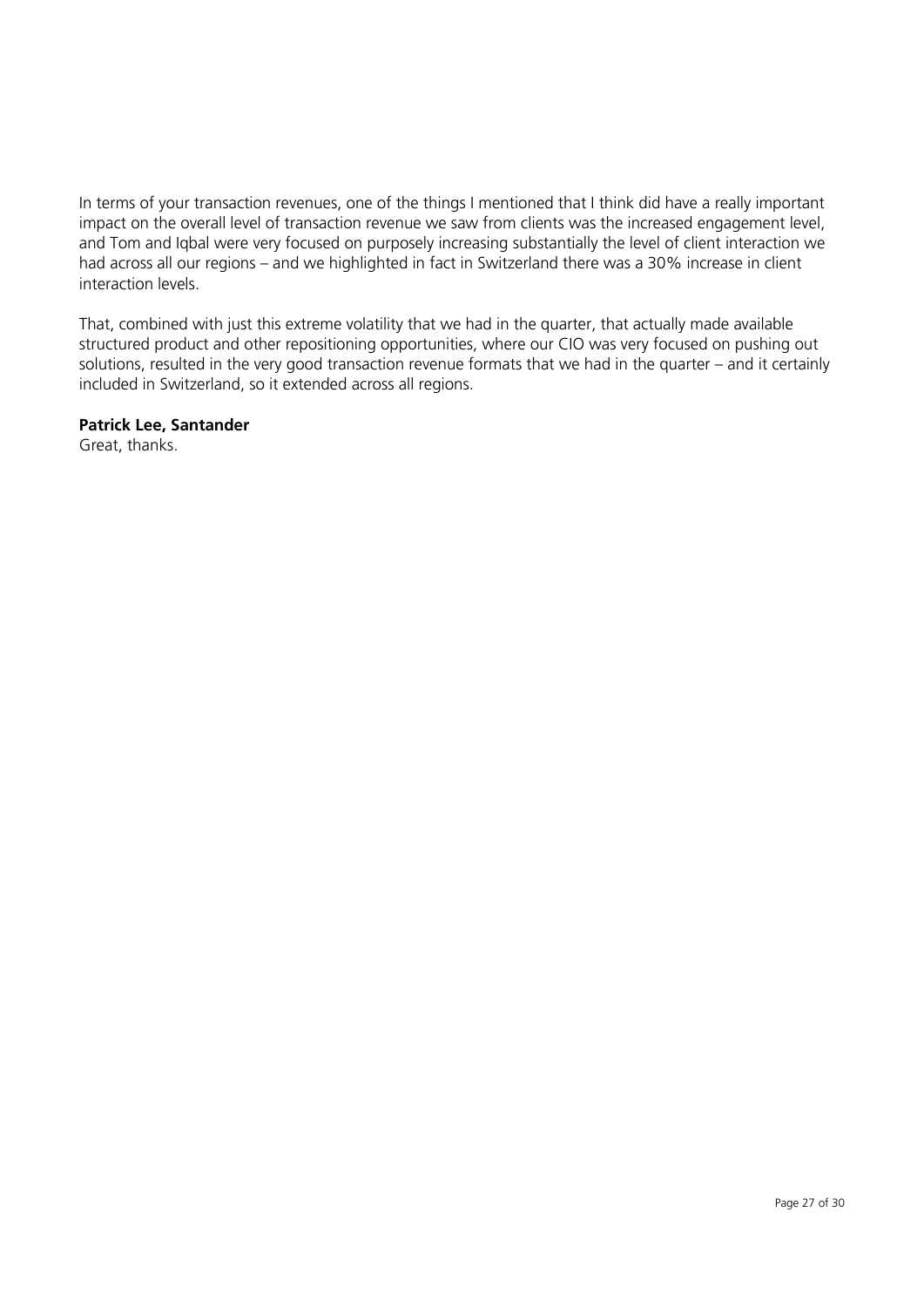**Cautionary statement regarding forward-looking statements:** This document contains statements that constitute "forward-looking statements," including but not limited to management's outlook for UBS's financial performance and statements relating to the anticipated effect of transactions and strategic initiatives on UBS's business and future development. While these forward-looking statements represent UBS's judgments and expectations concerning the matters described, a number of risks, uncertainties and other important factors could cause actual developments and results to differ materially from UBS's expectations. The outbreak of COVID-19 and the measures being taken globally to reduce the peak of the resulting pandemic will likely have a significant adverse effect on global economic activity, including in China, the United States and Europe, and an adverse effect on the credit profile of some of our clients and other market participants, which may result in an increase in expected credit loss expense and credit impairments. The unprecedented scale of the measures to control the COVID-19 outbreak create significantly greater uncertainty about forward-looking statements in addition to the factors that generally affect our businesses, but not limited to: (i) the degree to which UBS is successful in the ongoing execution of its strategic plans, including its cost reduction and efficiency initiatives and its ability to manage its levels of risk-weighted assets (RWA) and leverage ratio denominator (LRD), liquidity coverage ratio and other financial resources, including changes in RWA assets and liabilities arising from higher market volatility and other changes related to the COVID-19 pandemic; (ii) the degree to which UBS is successful in implementing changes to its businesses to meet changing market, regulatory and other conditions; (iii) the continuing low or negative interest rate environment in Switzerland and other jurisdictions; (iv) developments (including as a result of the COVID-19 pandemic) in the macroeconomic climate and in the markets in which UBS operates or to which it is exposed, including movements in securities prices or liquidity, credit spreads, and currency exchange rates, and the effects of economic conditions, market developments, and geopolitical tensions, and changes to national trade policies on the financial position or creditworthiness of UBS's clients and counterparties as well as on client sentiment and levels of activity; (v) changes in the availability of capital and funding, including any changes in UBS's credit spreads and ratings, as well as availability and cost of funding to meet requirements for debt eligible for total loss-absorbing capacity (TLAC); (vi) changes in or the implementation of financial legislation and regulation in Switzerland, the US, the UK, the European Union and other financial centers that have imposed, or resulted in, or may do so in the future, more stringent or entity-specific capital, TLAC, leverage ratio, net stable funding ratio, liquidity and funding requirements, heightened operational resilience requirements, incremental tax requirements, additional levies, limitations on permitted activities, constraints on remuneration, constraints on transfers of capital and liquidity and sharing of operational costs across the Group or other measures, and the effect these will or would have on UBS's business activities; (vii) the degree to which UBS is successful in implementing further changes to its legal structure to improve its resolvability and meet related regulatory requirements and the potential need to make further changes to the legal structure or booking model of UBS Group in response to legal and regulatory requirements, proposals in Switzerland and other jurisdictions for mandatory structural reform of banks or systemically important institutions or to other external developments, and the extent to which such changes will have the intended effects; (viii) UBS's ability to maintain and improve its systems and controls for the detection and prevention of money laundering and compliance with sanctions to meet evolving regulatory requirements and expectations, in particular in the US; (ix) the uncertainty arising from the UK's exit from the EU; (x) changes in UBS's competitive position, including whether differences in regulatory capital and other requirements among the major financial centers will adversely affect UBS's ability to compete in certain lines of business; (xi) changes in the standards of conduct applicable to our businesses that may result from new regulations or new enforcement of existing standards, including recently enacted and proposed measures to impose new and enhanced duties when interacting with customers and in the execution and handling of customer transactions; (xii) the liability to which UBS may be exposed, or possible constraints or sanctions that regulatory authorities might impose on UBS, due to litigation, contractual claims and regulatory investigations, including the potential for disqualification from certain businesses, potentially large fines or monetary penalties, or the loss of licenses or privileges as a result of regulatory or other governmental sanctions, as well as the effect that litigation, regulatory and similar matters have on the operational risk component of our RWA as well as the amount of capital available for return to shareholders; (xiii) the effects on UBS's cross-border banking business of tax or regulatory developments and of possible changes in UBS's policies and practices relating to this business; (xiv) UBS's ability to retain and attract the employees necessary to generate revenues and to manage, support and control its businesses, which may be affected by competitive factors; (xv) changes in accounting or tax standards or policies, and determinations or interpretations affecting the recognition of gain or loss, the valuation of goodwill, the recognition of deferred tax assets and other matters; (xvi) UBS's ability to implement new technologies and business methods, including digital services and technologies, and ability to successfully compete with both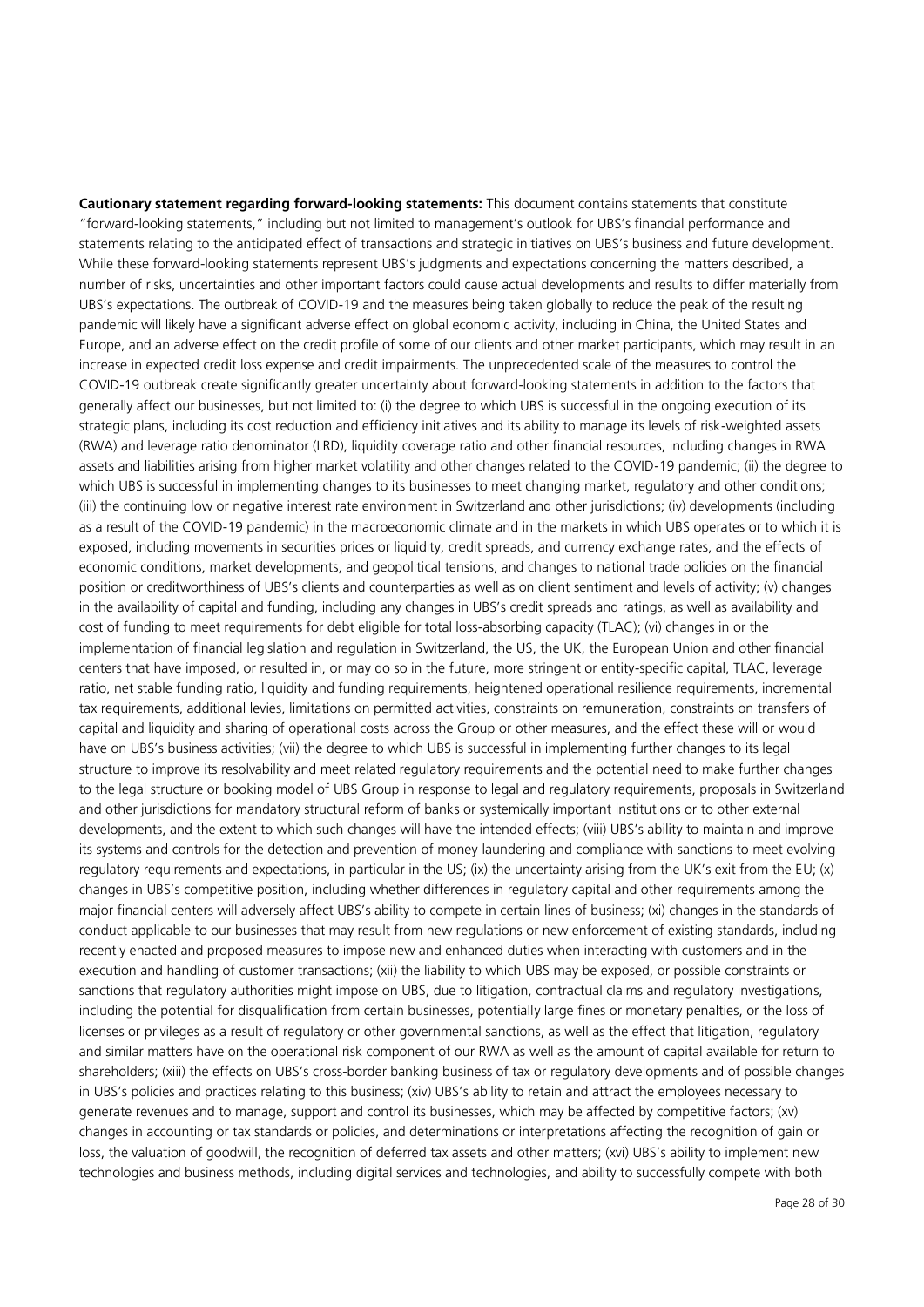existing and new financial service providers, some of which may not be regulated to the same extent; (xvii) limitations on the effectiveness of UBS's internal processes for risk management, risk control, measurement and modeling, and of financial models generally; (xviii) the occurrence of operational failures, such as fraud, misconduct, unauthorized trading, financial crime, cyberattacks and systems failures, the risk of which is increased while COVID-19 control measures require large portions of the staff of both UBS and its service providers to work remotely; (xix) restrictions on the ability of UBS Group AG to make payments or distributions, including due to restrictions on the ability of its subsidiaries to make loans or distributions, directly or indirectly, or, in the case of financial difficulties, due to the exercise by FINMA or the regulators of UBS's operations in other countries of their broad statutory powers in relation to protective measures, restructuring and liquidation proceedings; (xx) the degree to which changes in regulation, capital or legal structure, financial results or other factors may affect UBS's ability to maintain its stated capital return objective; and (xxi) the effect that these or other factors or unanticipated events may have on our reputation and the additional consequences that this may have on our business and performance. The sequence in which the factors above are presented is not indicative of their likelihood of occurrence or the potential magnitude of their consequences. Our business and financial performance could be affected by other factors identified in our past and future filings and reports, including those filed with the SEC. More detailed information about those factors is set forth in documents furnished by UBS and filings made by UBS with the SEC, including UBS's Annual Report on Form 20-F for the year ended 31 December 2019. UBS is not under any obligation to (and expressly disclaims any obligation to) update or alter its forward-looking statements, whether as a result of new information, future events, or otherwise.© UBS 2020. The key symbol and UBS are among the registered and unregistered trademarks of UBS. All rights reserved